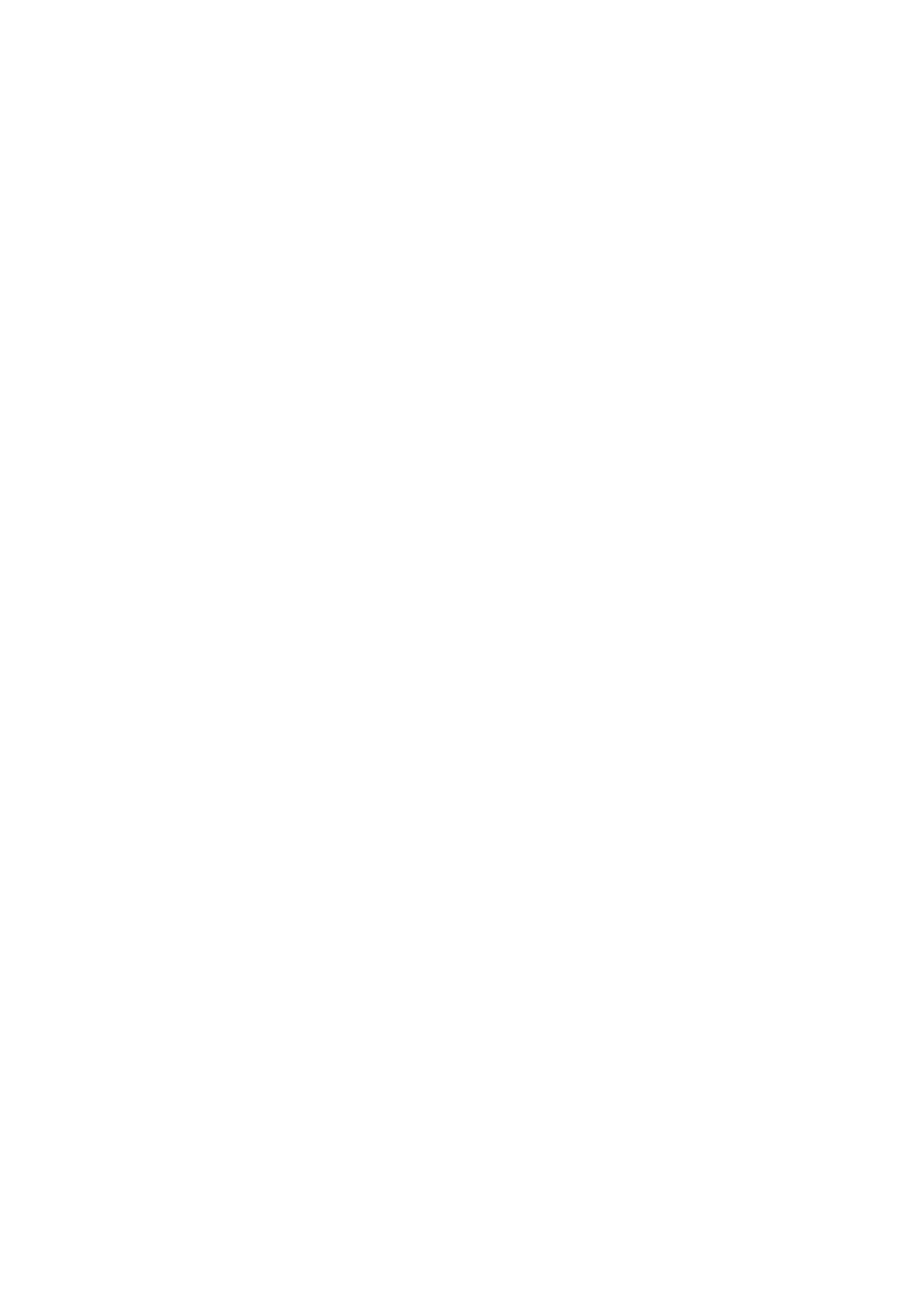# **Contents**

| Environmental and sustainability requirements for |  |
|---------------------------------------------------|--|
|                                                   |  |
|                                                   |  |
|                                                   |  |
|                                                   |  |
|                                                   |  |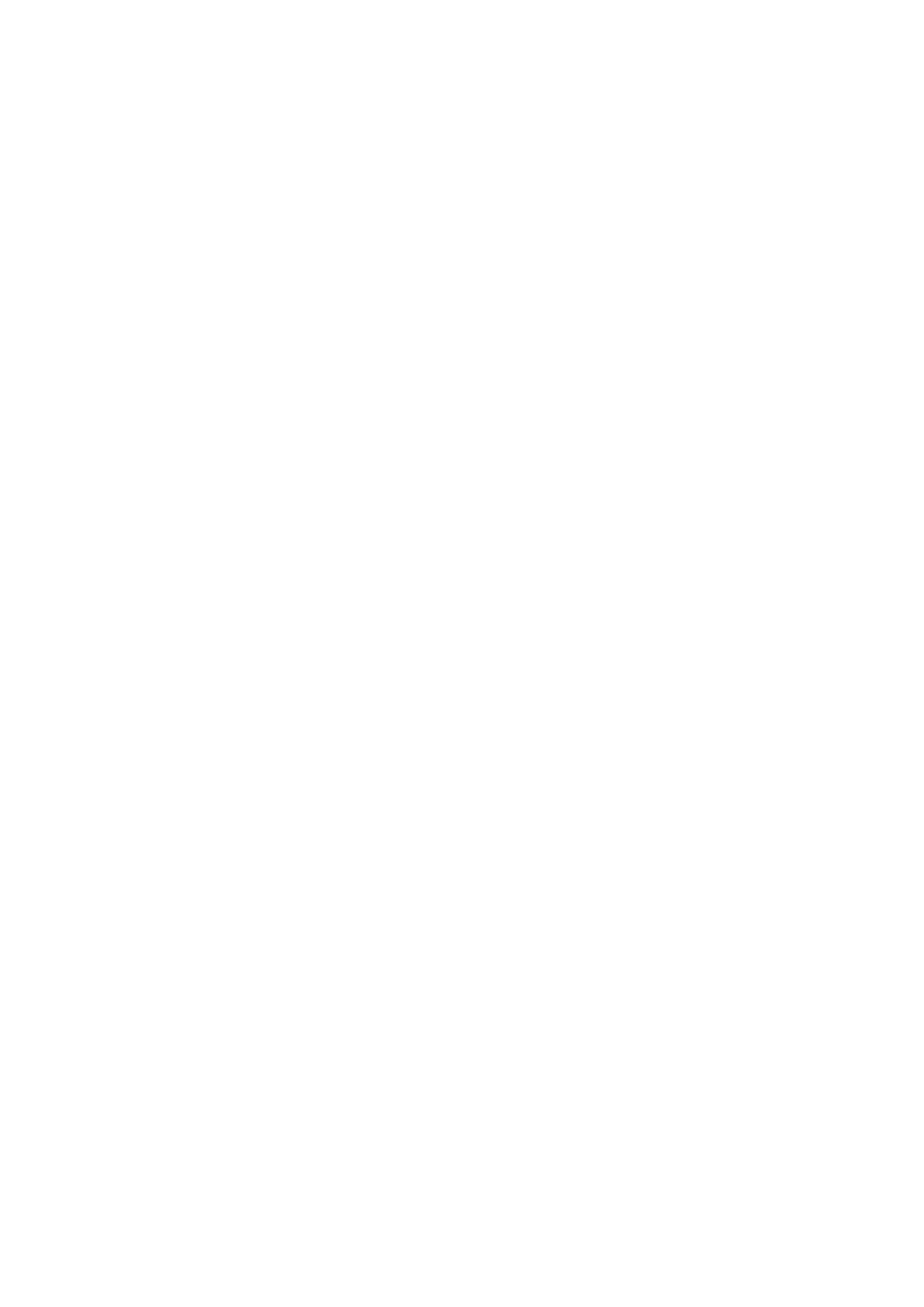# **The policy framework**

The government has brought about significant changes to the planning system through the Localism Act 2011. These reforms seek to achieve a reduction in the volume, complexity and prescription of the planning system and ensure that communities are better able to benefit from development they welcome, with new homes matched by jobs and investment. The proposals are founded on the principles of localism, with less 'top-down' prescription and more 'bottom up' involvement by both planning authorities themselves, and by local people and businesses.

Under these reforms the proposed National Planning Policy Framework (NPPF) sets out the government's priorities for planning in England. It replaces many national planning policy guidance notes and statements with one comprehensive planning document and includes a presumption in favour of sustainable development. The regional tier of planning is also being abolished (except in London), including regional spatial strategies and their associated policies.

Neighbourhood planning is a new tier of the planning system which seeks to give communities more control over the future of their area.

Neighbourhood planning is intended to provide an opportunity to help change attitudes towards development through positive engagement by local communities. The government envisages that through new processes such as neighbourhood planning, communities can harness this 'new policy framework' to bring positive benefits from new development.

The Wiltshire Core Strategy will provide communities with a solid framework within which appropriate community-led planning policy documents, including neighbourhood plans, can be brought forward. However, neighbourhood planning is optional, not compulsory. As such the council will work closely with communities to plan successfully and cost effectively for their areas by helping to identify the approach that best suits the needs of each community. This document seeks to help communities in this decision making process and provide a guide on developing a neighbourhood plan.

**'The presumption is not a green light for development. All proposals will need to demonstrate their sustainability and be in line with the strict protections in the draft framework. Strong environmental safeguards remain as part of the planning system, including protecting communities and the environment from unacceptable proposals. The presumption is principally about good plan making. Once a local plan is put in place, local decisions should be made in line with it.'** National Planning Policy Framework: Myth-Buster, DCLG, 2011

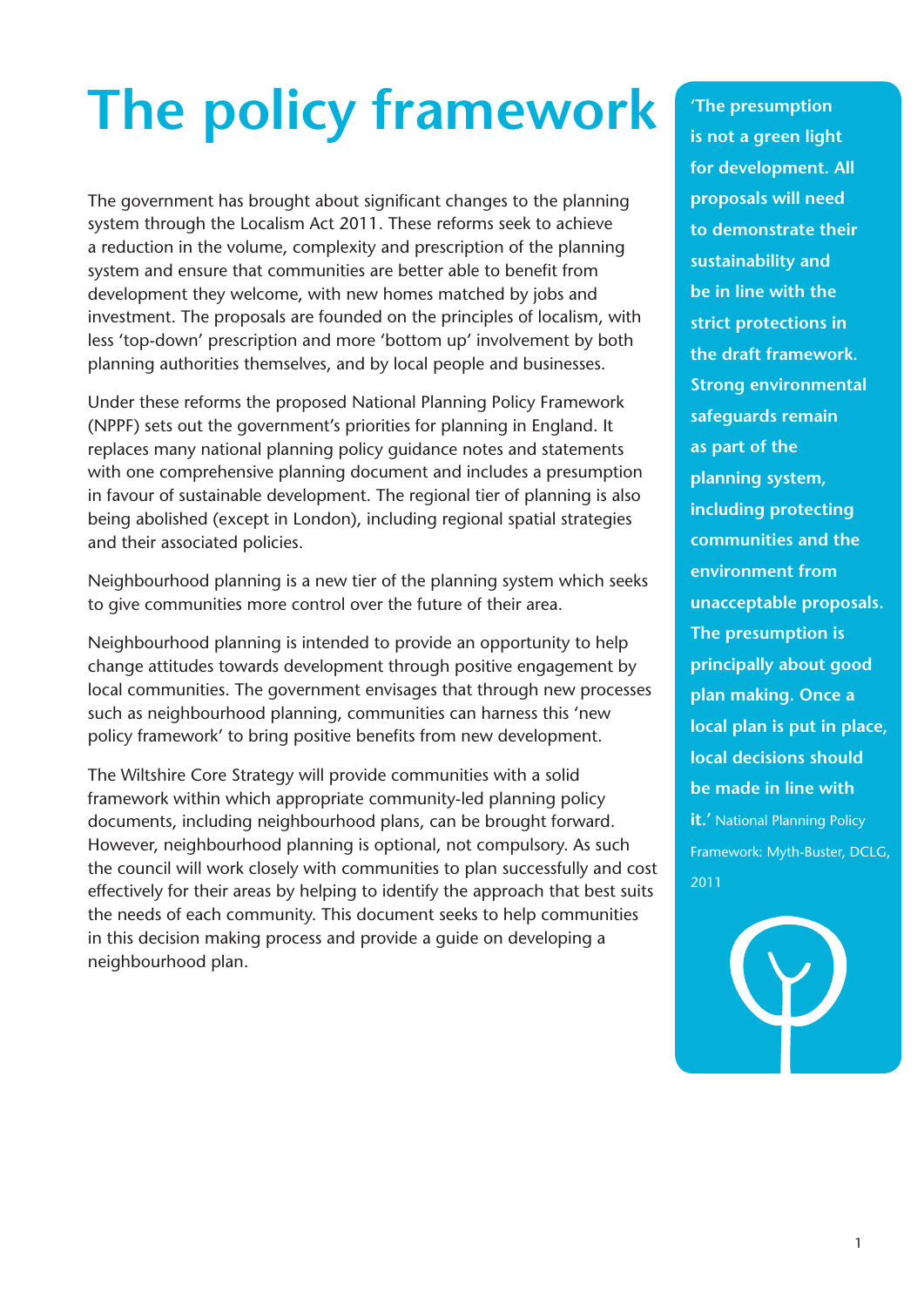**The National Planning Policy Framework: Myth buster can viewed online at:**

**communities.gov.uk/ documents/planningand building/pdf/1984490. pdf**

**'Neighbourhood planning is a new way for communities to decide the future of the places where they live and work.' An introduction to neighbourhood planning, DCLG, 2011**

Planning policy documents (now known as 'local plans') are developed by local planning authorities such as Wiltshire Council. They must be based on clear evidence and assessments of needs, such as new housing provision, and are subject to comprehensive public participation and engagement. They must also be compliant with the requirements of the NPPF. Once adopted the Wiltshire Core Strategy will form part of the development plan for Wiltshire.

The Wiltshire Core Strategy is well advanced and has been developed to be compliant with the NPPF. The core strategy seeks to deliver an appropriate level of development across Wiltshire in a sustainable manner. Development proposals which are not in accord with the core strategy will be considered unsustainable.

Whilst many local planning authorities have a local plan in place, or in advanced stages of preparation, the government will require all authorities to ensure up-to-date compliance with the NPPF.

When there is no up-to-date local plan in place, the current proposals are that there will be a 'presumption in favour of sustainable development', with the presumption being that development will be allowed to proceed providing the development meets the policy requirements in the NPPF.

This guide is based, in part, on experience within Wiltshire and wider experience from organisations such as the Planning Advisory Service.

**Neighbourhood plans can only be prepared by a 'qualifying body'. In areas where a parish or town council exists, these are the nominated qualifying body.**



Photo courtesy of Prince's Foundation for Building Community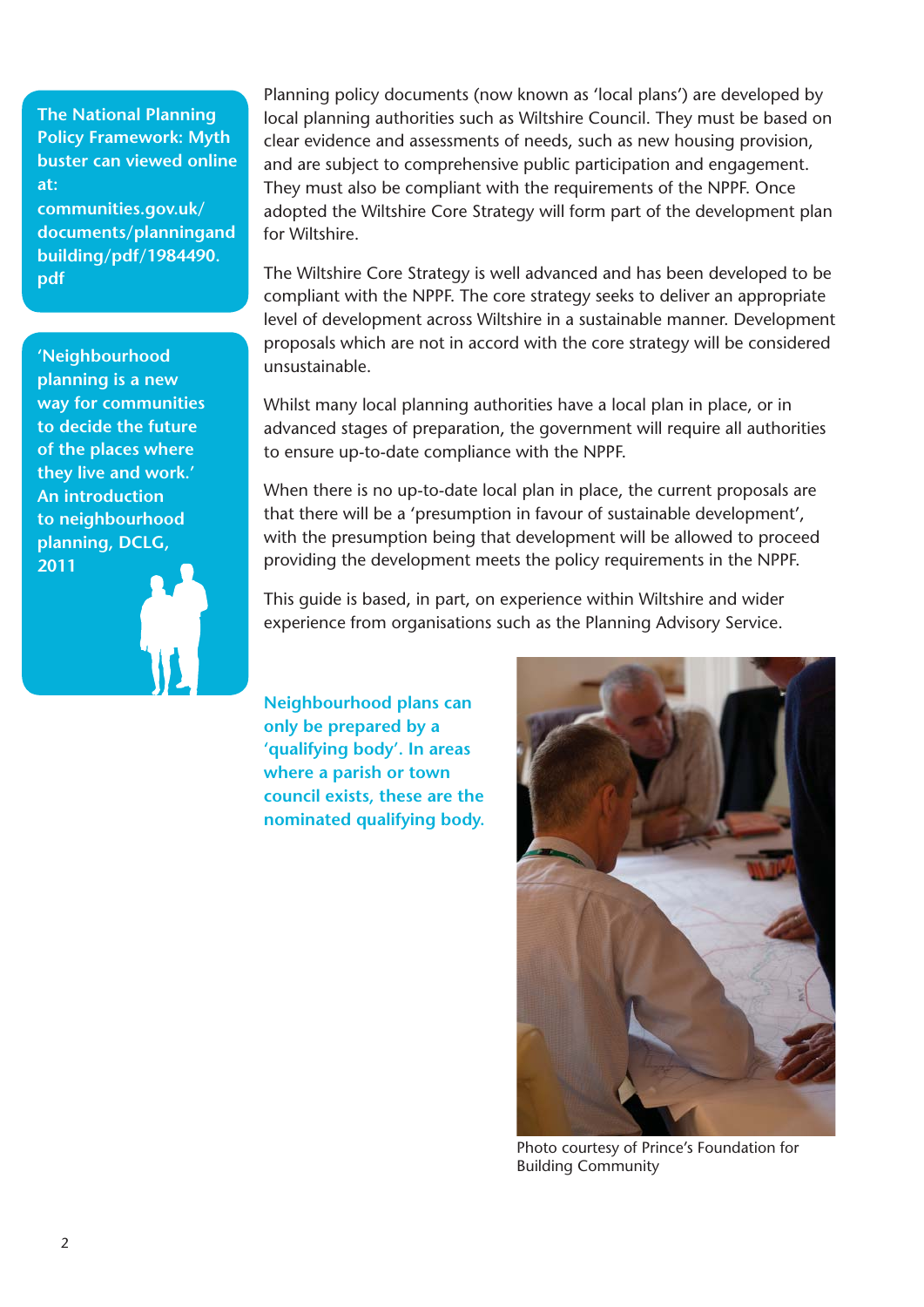## **What is neighbourhood planning?**

Neighbourhood planning is a new way for communities to decide the future of the places where they live and work. The Localism Act introduces new permissive rights for local communities to prepare a neighbourhood plan, instigate neighbourhood development orders and exercise a community right to build.

**A neighbourhood plan can establish general planning policies for**  the development and use of land in a defined neighbourhood area. The plan might specify, for example, where new homes and offices **should be built, and what they should look like. The plan could also set a vision for the future, and can be detailed or general depending on what local people want.**

**A neighbourhood development order can directly grant planning**  permission for certain specified kinds of developments within a **neighbourhood area. Permission could be full or outline, could**  have conditions attached and could be site specific or grant more **generalised development rights across the neighbourhood area. Where people have made clear that they want development of a particular type, it will be easier for that development to go ahead.**

**The community right-to-build process is instigated by a 'community organisation' where the community decides to bring forward specific** development proposals for the benefit of the community. This might **include community facilities and affordable housing. Proposals which have the agreement of the local community through a 'community referendum', and meet minimum standards, will not need to go through the normal planning application process.**

The process for preparing a neighbourhood plan, neighbourhood development order and the community right-to-build process are very similar. So although this guide refers to neighbourhood plans, much of the information presented is relevant to all neighbourhood planning processes. **'In the future, instead of being told what will happen to the cities, towns and villages they love, local communities themselves will have new opportunities to shape local development. They**  will be able to define, **together, where new homes and businesses should go, and what they should look like.'**  The Rt Hon Greg Clark MP, 2011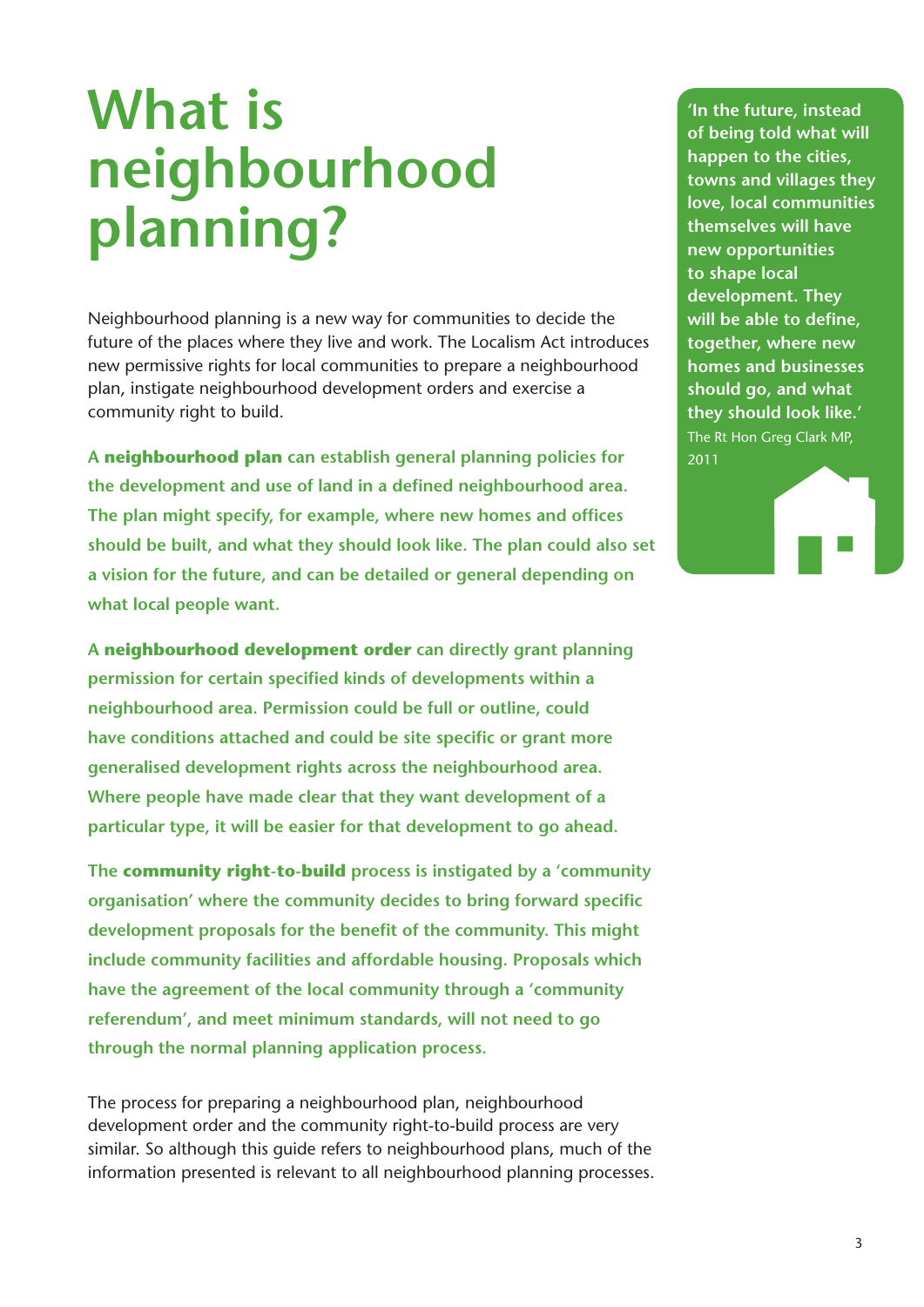**There are 253 town or parish councils within Wiltshire. In many cases collaborative working with neighbouring parish and town councils will be beneficial to make best use of resources and to ensure that planning in undertaken at the right level. For example - plans which identify sites for development, in or adjacent to neighbouring parish or town councils, should consider reciprocal working arrangements.**

**If you want to get involved in the development of planning policy you are encouraged to sign up to the Wiltshire spatial planning contact database. You can register your details at: consult.wiltshire.gov.uk**



### **Is neighbourhood planning compulsory?**

Neighbourhood planning is optional not compulsory. It is important that communities do not make any assumptions at the start of this process about whether a plan is needed and what it should include as this could lead to abortive work and unnecessary costs.

Many different planning tools are available to help you meet your objectives. As such this guide seeks to help parish and town councils explore the different options available to help meet your communities' goals and aspirations. Alternative options include development briefs, village design statements and community plans. Deciding if you need a neighbourhood plan is one of the most important steps of the process.

### **Who will lead on neighbourhood planning in Wiltshire?**

Neighbourhood plans can only be prepared by a 'qualifying body'. In areas where a parish or town council exists, these are the nominated qualifying body. Outside these areas, neighbourhood planning can be undertaken by a designated 'neighbourhood forum'. In order to involve the community it is important that the plan is not prepared in isolation. There is a need to consider how to engage with the wider community as well as groups often described as hard-to-reach but which might have specific social needs which should be considered.

Wiltshire Council therefore advocates a steering group approach led by the qualifying body. Members of a group should include the parish or town council(s), other local stakeholders as well as members of the community. It is expected that a spatial planning officer will be an informal member of the steering group who will act as a 'link officer' to help perform the council's duty to provide support and advice.

It is important, however, that the plan is approved by the lead parish or town council(s) as the qualifying body as stated within the Localism Act 2011.

### **How is development managed if we don't have a neighbourhood plan?**

The Wiltshire Core Strategy sets the strategic policies for the whole of Wiltshire once adopted. This will remain the key document for determining development proposals.

The council's Statement of Community Involvement (SCI) details how Wiltshire's communities should be involved in developing planning policy and how the council expects developers to involve the community in development proposals.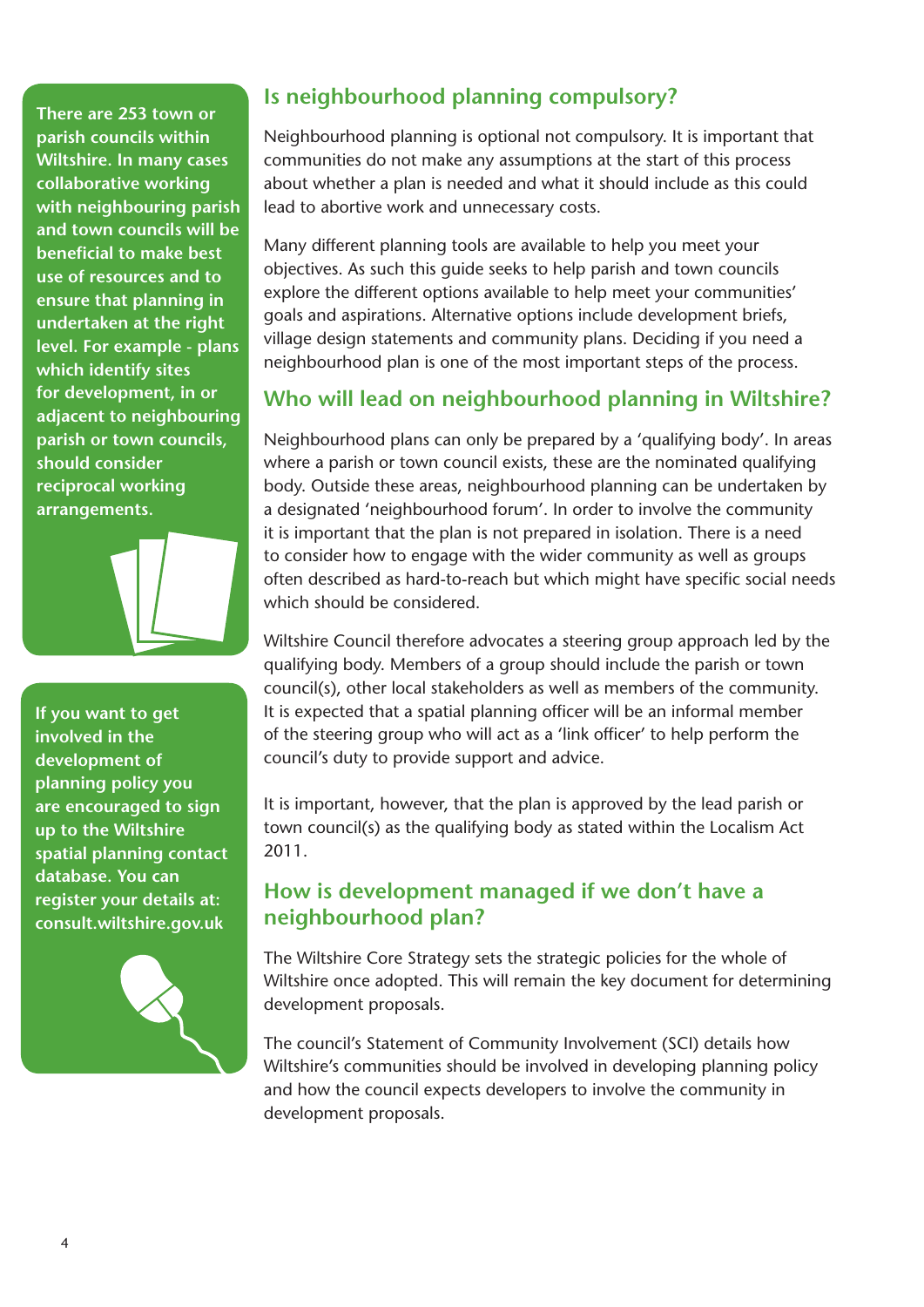### **What is the role of Wiltshire Council?**

Wiltshire Council has a number of roles to undertake in order to fulfil its duty to support. These include:

- confirming the geographical area of proposed neighbourhood plans
- providing expertise and advice to parish and town councils
- holding referendums
- adopting neighbourhood plans where all legal requirements have been met.

Wiltshire Council will also seek to provide informal guidance and support. This might include advice on legal considerations. We will also seek to provide practical support including advice on consultation arrangements and technical aspects of the plan, as well as the undertaking of sustainability appraisals. There is no requirement to provide financial support.

### **What is the relationship between neighbourhood plans and the local plan?**

The development plan sets out the statutory planning policies and proposals for the whole of Wiltshire.

Neighbourhood plans must be in general conformity with the development plan. It is important that communities work closely with Wiltshire Council when developing neighbourhood plans. Wiltshire Council will take an active role in advising and supporting local communities in their plan preparation by sharing evidence and information and ensuring the neighbourhood plan fits with the strategic policies of the Wiltshire development plan and national policy.

**The Wiltshire Core Strategy Pre-Submission Document** 2011 **(February 2012) can be viewed online at: wiltshire.gov.uk/planninganddevelopment/planningpolicy/ wiltshirecorestrategy.htm**

**'The duty to support: Where the promoters of a neighbourhood plan are able to demonstrate adequate local support for the proposed plan, the local planning authority will have a duty to provide advice or assistance on, for example, good practice in plan making, and conformity and consistency with national policy, EU law and local plans. They will also have a duty to provide practical support - e.g. facilitating community engagement, and helping with consultation with public bodies and landowners. There will be no duty on the local planning authority to provide fi nancial assistance but it may do so if it so chooses.'** Localism Bill: neighbourhood plans and community right to build Impact assessment, DCLG,

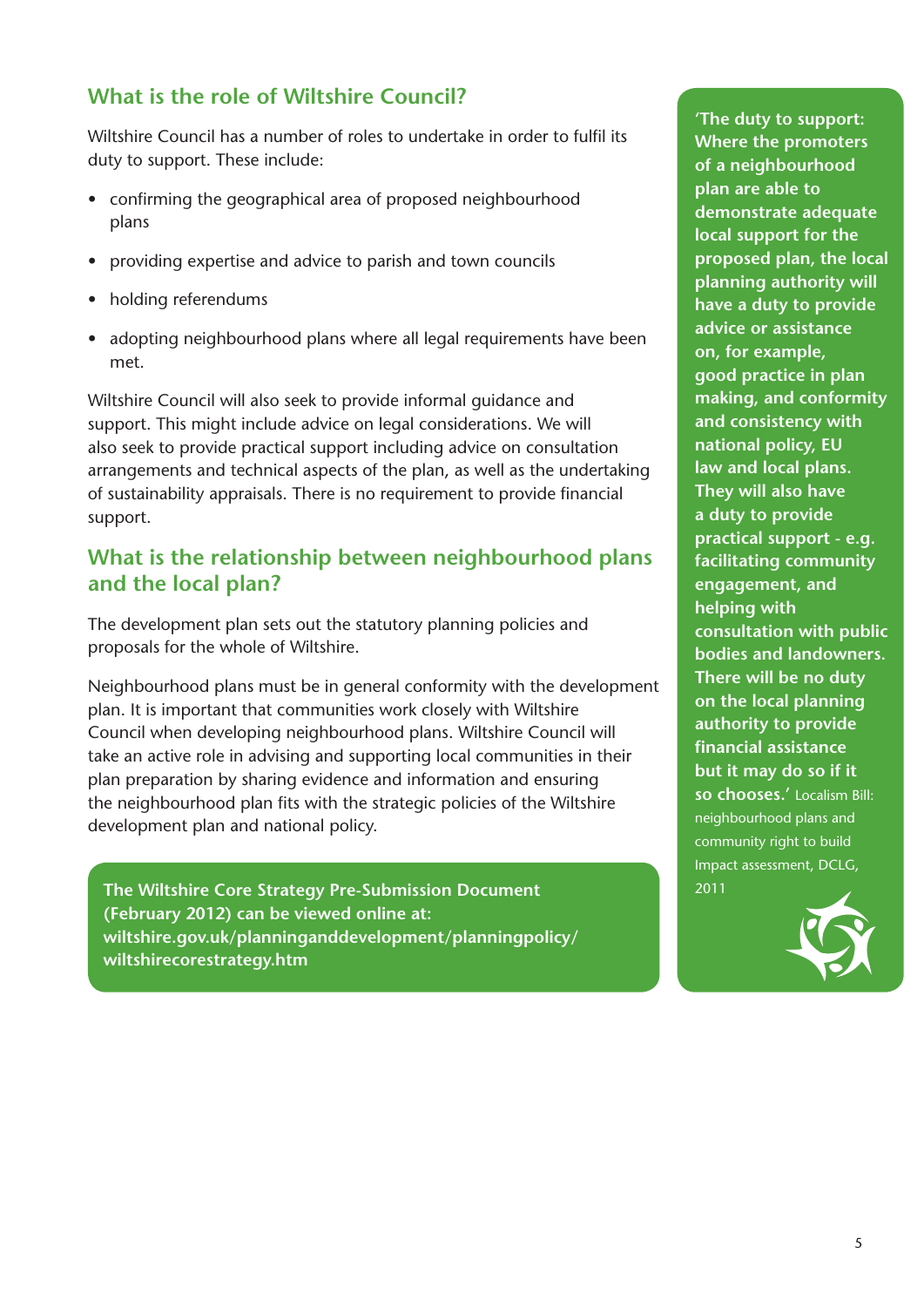**It is important to carefully consider the need for a neighbourhood plan. This should include exploring various alternative options. Reflection should be given to available resources and cost** 



### **What should a neighbourhood plan look like?**

There are no set guidelines which describe what a neighbourhood plan should contain or look like. However, neighbourhood plans must conform to the development plan including the core strategy. The content of a neighbourhood plan is likely to contain a series of explanatory text, policies and maps. The policies and objectives of the plan must principally be related to the use of land and development. Neighbourhood plans may:

- identify local allocations for development such as employment and residential uses – the core strategy for Wiltshire identifies the level of residential and employment growth
- outline specific requirements for local allocations  $-$  such as open space and community facilities
- include policies which relate to all development within the plan area such as local design policies.

#### **How much work is involved in creating a neighbourhood plan?**

The amount of work will be largely dependent on the content and scope of the plan. For example the neighbourhood plan could focus on a single issue such as identifying development sites in line with the core strategy. However, preparing a neighbourhood plan is likely to take a considerable amount of time and effort. Wiltshire Council estimates that it is likely, depending on its complexity, to take between 1-2 years to produce a neighbourhood plan. Local communities will need to make decisions along the way and work towards building a consensus.

### **Who will pay for neighbourhood planning?**

The cost of neighbourhood planning will be met in part by Wiltshire Council and partly by the parish and town councils which develop plans. The government has identified some financial support through the neighbourhood planning front runners scheme. The average cost of developing a plan is estimated by the government to be £17,000 and £63,000 per plan. The costs which will be incurred by Wiltshire Council for the examination is estimated to be between £5,000 and £8,000 and the costs of running a local referendum is estimated at £1.50/head (£7,000/ ward). The costs that will have to be met by the 'qualifying body' may include preparing evidence, consultation and undertaking Sustainability Appraisal and printing / distribution costs.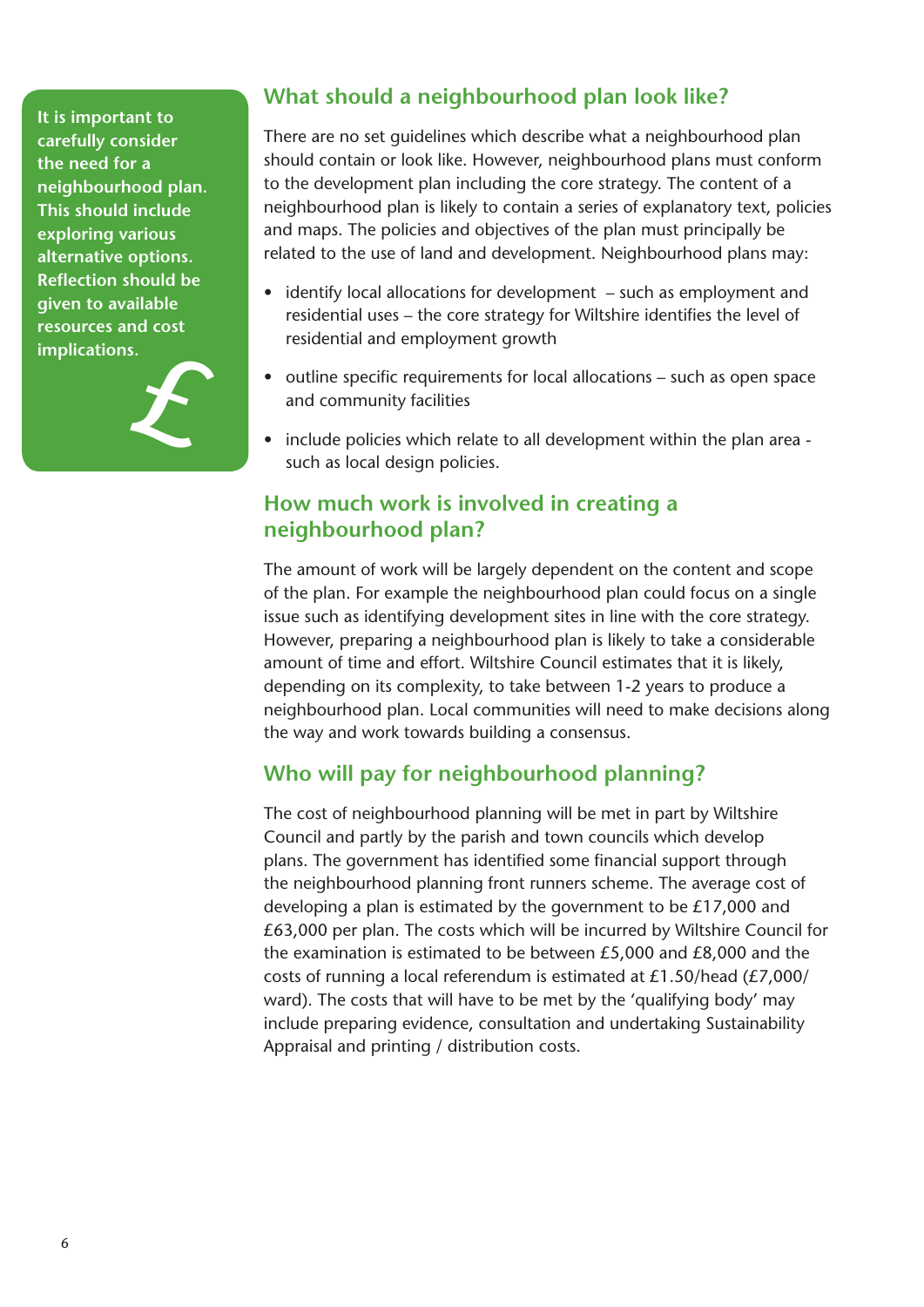## **Environmental and sustainability requirements for neighbourhood planning**

There are certain legal requirements to assess the environmental and sustainability effects of planning documents, including neighbourhood planning. Wiltshire Council currently carries out these requirements on plans within its Local Development Framework and can offer advice on whether and how they should be undertaken. The assessments undertaken include:

- Sustainability Appraisal (SA)
- Strategic Environmental Assessment (SEA)
- Habitats Regulations Assessment (HRA)

#### **Sustainability Appraisal (SA)**

This requirement was introduced through the Planning & Compulsory Purchase Act 2004. It is an assessment of the social, environmental and economic effects of a plan, and 'reasonable alternatives' to the plan. It helps ensure that decisions are made that contribute to achieving sustainable development.

#### **Strategic Environmental Assessment (SEA)**

Requirement for an environmental report under European Directive 2001/42/EC for plans which are likely to have significant environmental effects. It focuses on the significant environmental effects of a plan, and 'reasonable alternatives' to the plan, and is usually incorporated within the Sustainability Appraisal assessment.

#### **Habitats Regulations Assessment (HRA)**

This is a requirement for plans that are likely to have a significant effect on European sites of nature conservation importance. There are a number of these sites within Wiltshire and this assessment establishes whether a plan will have an effect on the integrity of a European site.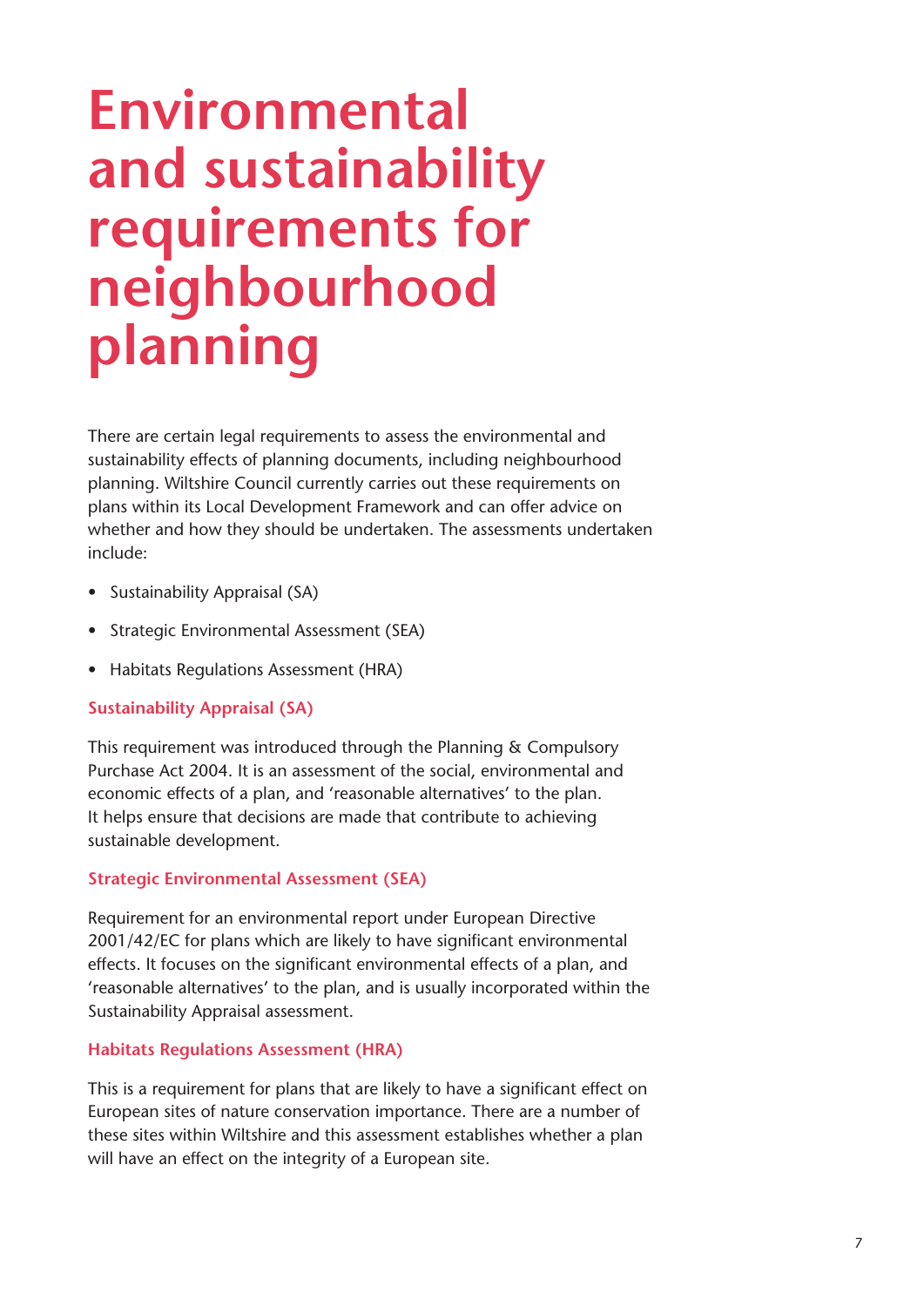**You should be aware that the above assessments should form an integrated part of the neighbourhood planning preparation process**  in order to influence the plan properly and to reduce the risk of any **legal challenge at a later date. It should be transparent and open to public participation.**

Wiltshire Council's spatial planning team can advise on the need to undertake these appraisals and can provide ongoing support throughout the plan preparation. Wiltshire Council can also advise on the HRA process and whether it is needed for your particular neighbourhood plan.

Further information can be obtained on Sustainability Appraisal by looking at the Planning Advisory Service (PAS) website http://www.pas.gov.uk/ pas/core/page.do?pageId=152450 which provides the official guidance. A useful guidance note has also been produced by planning consultants Levitt-Therivel and URS/Scott Wilson on Sustainability Appraisal of neighbourhood plans which can be viewed at http://www.levett-therivel. co.uk/DIYSA.pdf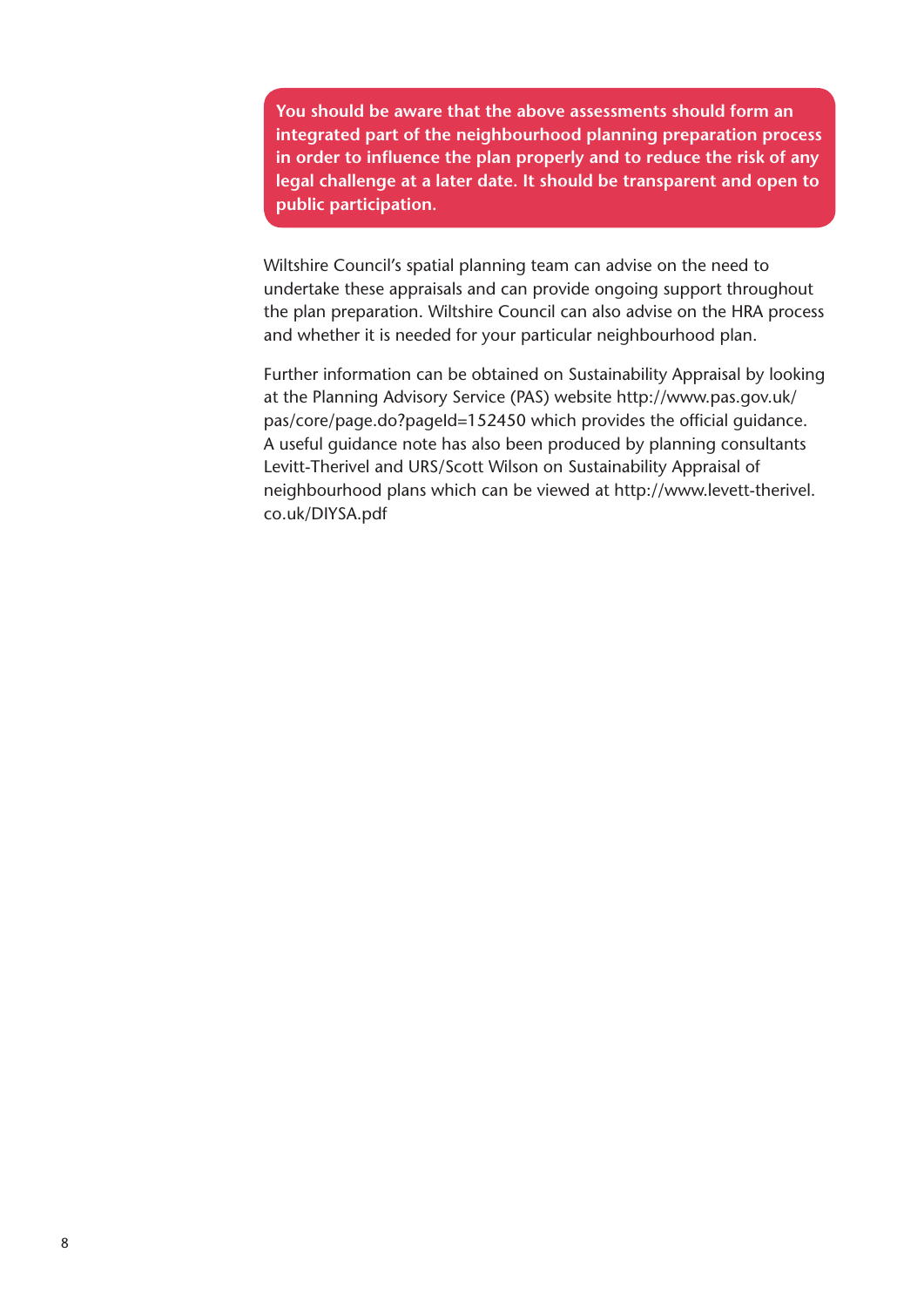## **Exploring the neighbourhood planning process**

#### **Getting started**

This process will evolve as further legislation and guidance is produced by the government and as we learn lessons from the front runner projects and best practice. This approach is, therefore, based in part on earlier experience from Wiltshire and wider experience from organisations such as the Planning Advisory Service.

In Wiltshire, it will be the parish and town councils which will initiate and lead the process of developing a neighbourhood plan. However, it is important that the plan is not prepared in isolation from the rest of the community. There is a need to consider how to engage with the community as well as groups often described as hard-to-reach such as the young and elderly.

To achieve this, Wiltshire Council advocates a steering group approach led by the town or parish council. Members of a steering group could include local residents, community groups, local organisations and businesses. The parish or town council(s) should consider carefully the make-up of the steering group to ensure an adequate and fair representation of the local community.

In many cases, collaborative working with neighbouring parish and town councils might be beneficial to make best use of resources and/or to plan. This should be considered from the outset before any preparatory work is undertaken.

The steering group should be governed by a lead 'qualifying body' i.e. a parish or town council – or councils working in partnership with one another. The steering group will then be jointly responsible for managing the various stages the various stages of the process including scoping and delivery.

**'A fundamental principle of neighbourhood planning is that it is community-led. This means that the community is kept fully informed of what is being proposed and is able to make their views known throughout the process.'** Draft neighbourhood planning regulations, DCLG, 2011

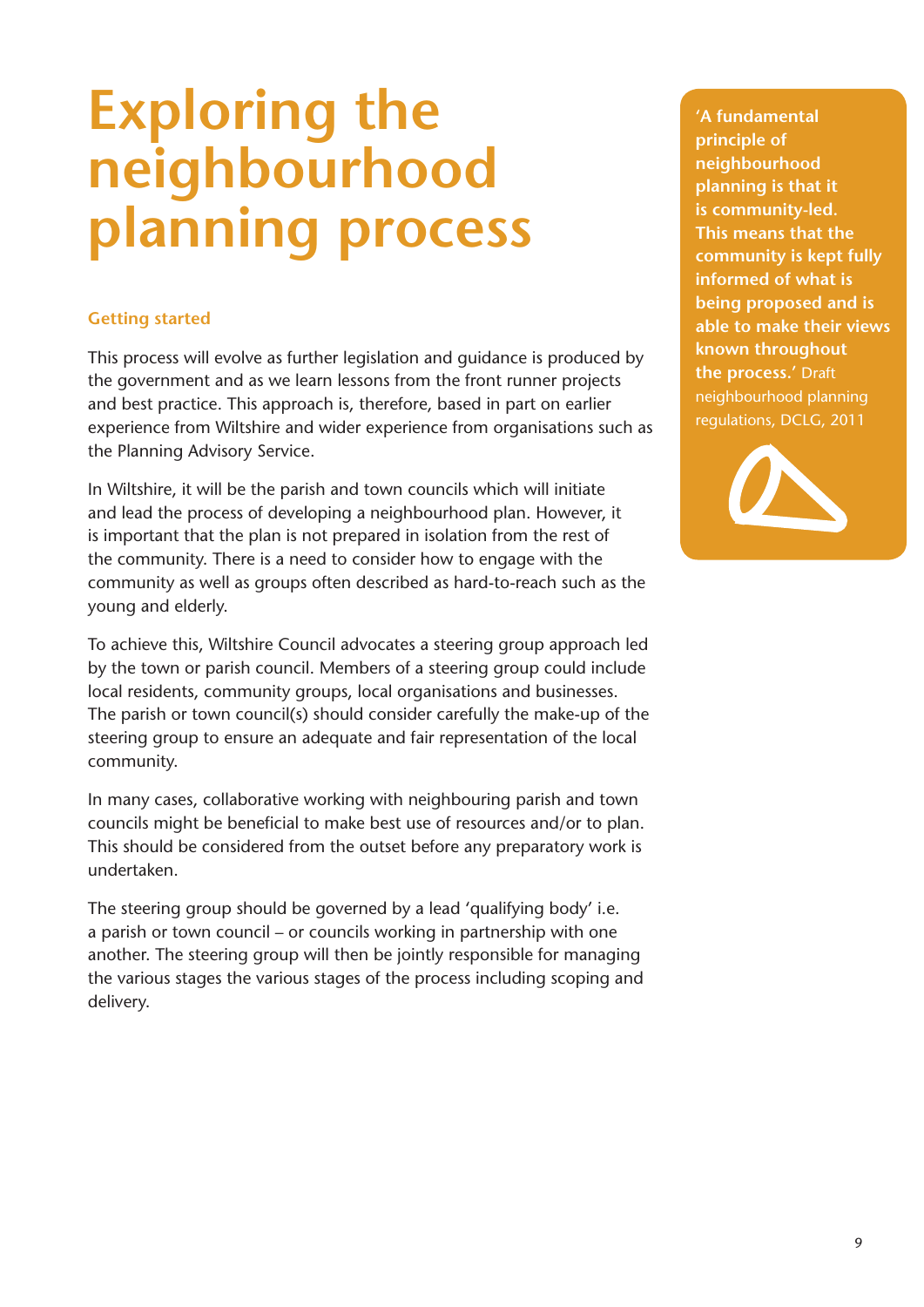**Wiltshire Council wants to help communities to plan successfully and cost effectively for their areas and so first identifying the most appropriate approach is very important.**



#### **Why plan?**

Communities sometimes start by saying they want to produce a town or a neighbourhood plan. However, it is first important to consider why?

It is essential that communities do not make any assumptions at the start of this process about whether a plan is needed and what it should include.

Although there may be several stages to producing any particular type of plan, such as a neighbourhood development plan, we would suggest that in more simple terms there are two key stages. These are scoping and delivery.

Stage 2:

Delivery

## Stage 1: Scoping

**Neighbourhood planning should be seen as just one of the options available to meet your objectives.**



The scoping stage should be undertaken from the outset to help communities decide on the best course of action and the most appropriate approach to deliver their objectives.

We anticipate that communities will want to carefully scope and identify their own priorities only to help establish the most appropriate approach. They will also want to look at what existing evidence is available for planning in the area.

The delivery stage involves implementing the actions identified in the scoping stage. Stage 2 should commence only once the scoping stage has been completed and when, after careful consideration, the steering group has selected the most appropriate approach to meet the identified objectives.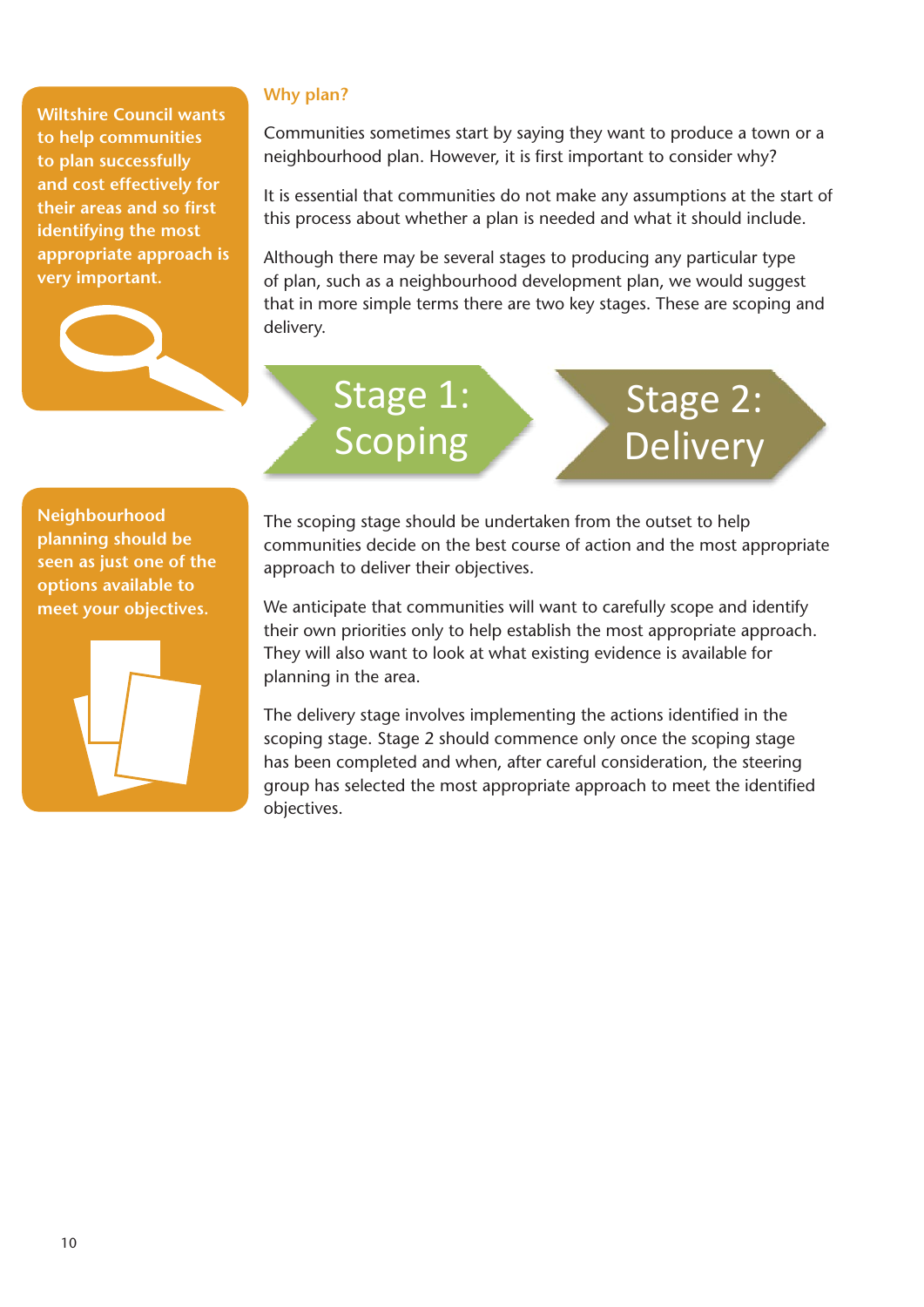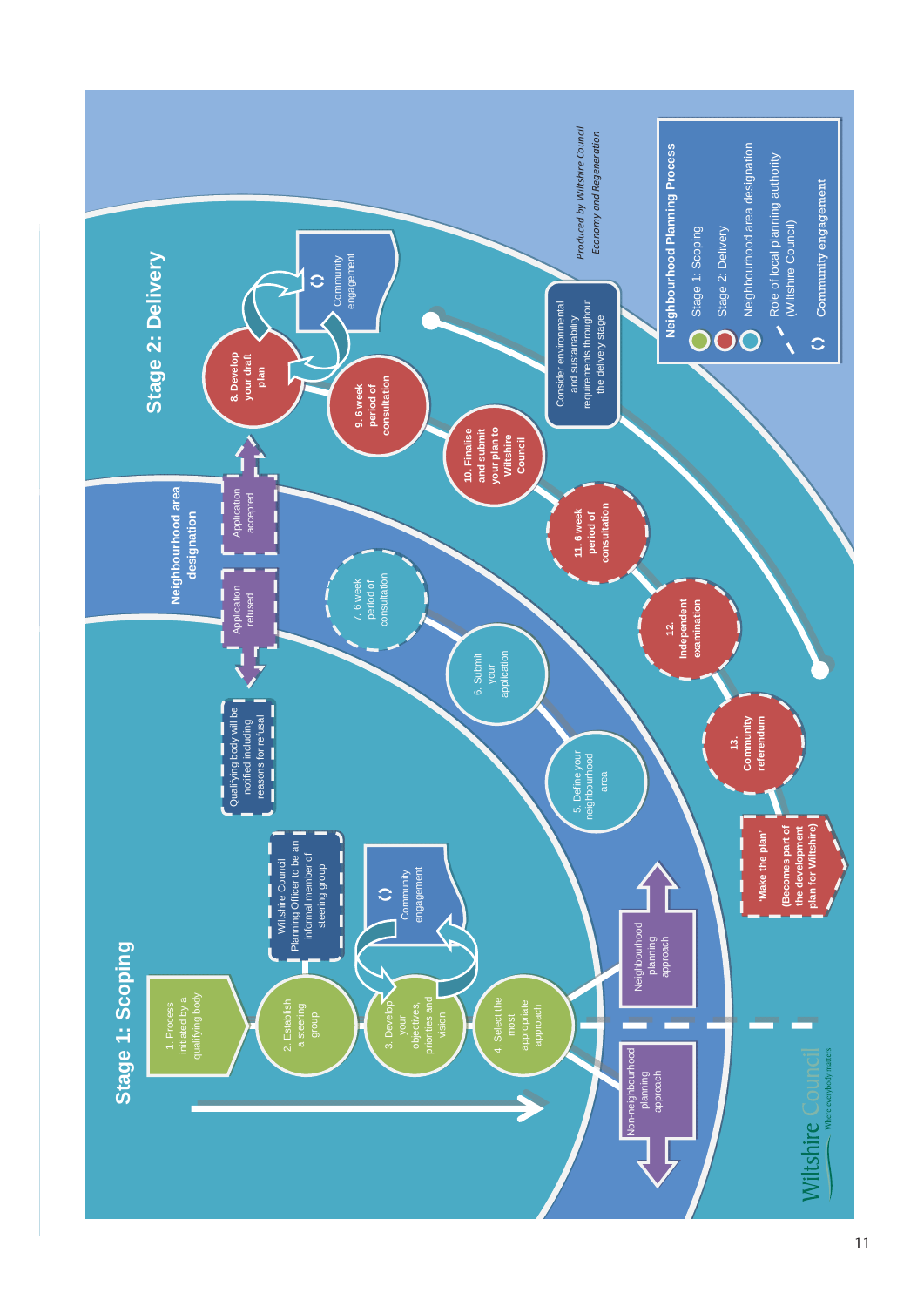### **Key stages**

#### **Qualifying body role**

- 1. Initiate process  $\square$ 2. Establish steering  $q$ roup  $\Box$
- 3. Request 'link officer' contact  $\square$

#### **Wiltshire Council role**

1. Allocate link officer  $\Box$ 

**The steering group will be allocated a**  'link officer' to provide **informal advice and support. The lead qualifying body should email neighbourhood. planning@wiltshire.gov. uk before the steering group is formed to be**  allocated an officer.

## **Stage 1: Scoping**

The scoping stage is used to identify the key issues of concern at an early stage in the process. The results of scoping will help determine the range, detail and terms of reference to be addressed by any subsequent neighbourhood planning approach. It is vitally important not to prejudge this stage. The most appropriate approach might be a 'non-planning' based solution (see 'select the most appropriate approach to deliver your vision and objectives' page 14).

The objective is to create a clear 'delivery plan' which will indentify the most appropriate means of delivering the communities vision and subsequent objectives.

Although there is no prescriptive one-size-fits-all approach the scoping stage might include the following steps:

#### **1. Process initiated by a qualifying body**

Parish and town councils will lead neighbourhood planning in areas which include all or part of a parished area.

Outside parished areas, neighbourhood planning can be undertaken by a designated 'neighbourhood forum'. The forum should have a written constitution and should comprise a minimum of 21 people. All of the members should:

- live in the neighbourhood area subject to the plan
- work in the neighbourhood area
- be an elected member of a council body within which the plan area falls.

#### **2. Establish a steering group**

Wiltshire Council advocates a steering group approach when developing a neighbourhood plan. This should be led by the parish or town council(s) for the area being considered and also have wider representation from the community to ensure that there is a balance of interests so that social, environmental and economic interests are represented. This will help give confidence to local communities that the work is being taken forward by those providing a broad representation of the community as a whole.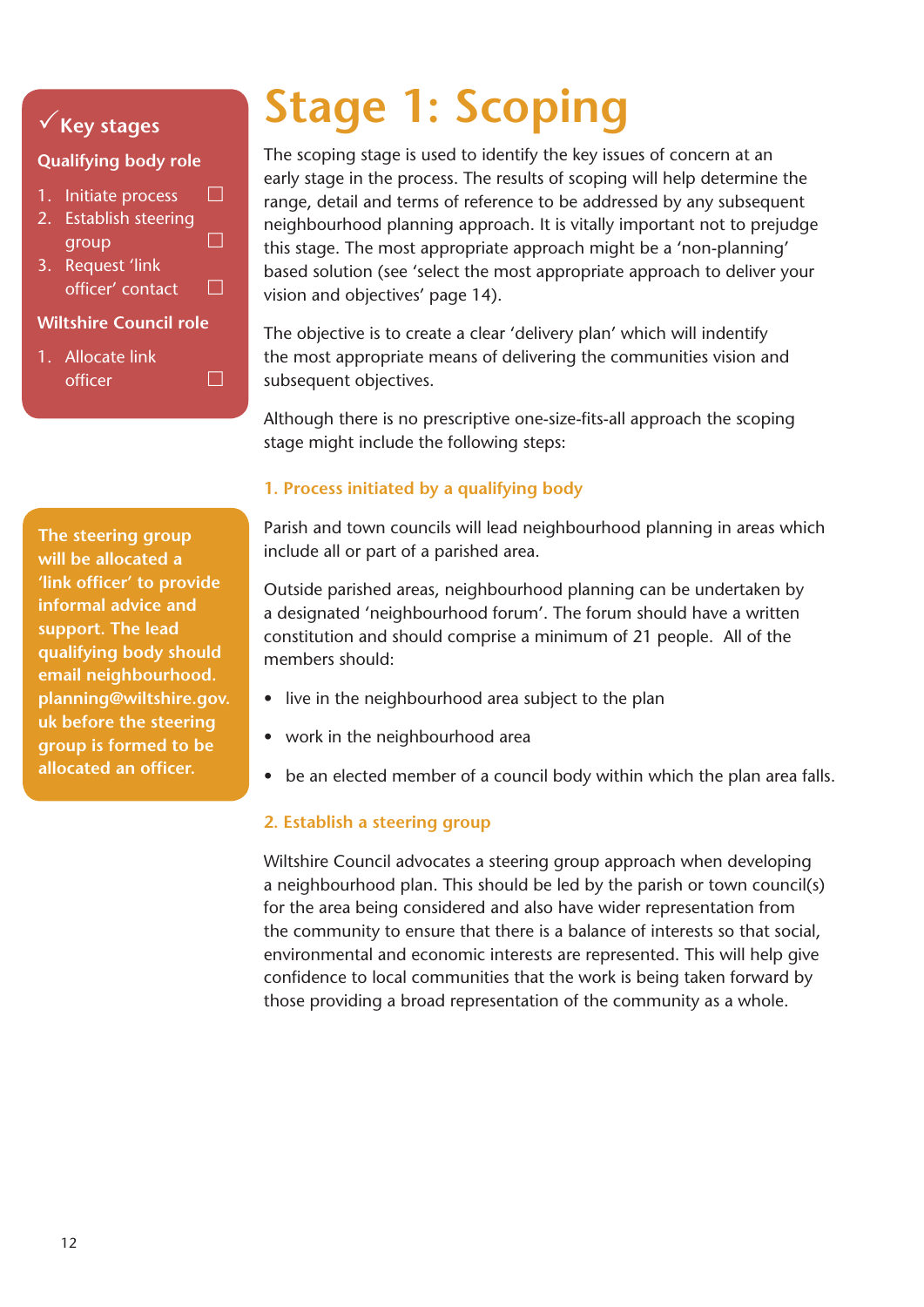Clear terms of reference should be agreed at the outset. The group could reflect emerging best practice based around neighbourhood forums that is being used by the front runner projects. These are likely to be a requirement for producing a neighbourhood plan within Wiltshire.

Your steering group might include:

- local residents
- local business owners
- other key stakeholders including schools and religious or cultural groups.

At this stage you might want to consider how the steering group is going to consult with the wider community and begin to prepare an action plan and timetable for the following stages.

#### **3. Develop your objectives, priorities and vision**

Your neighbourhood vision will define what you want to achieve for your community today and in the future. It should be realistic, clear and inclusive.

In simple terms, the visioning stage can be summarised by the following three questions:

- Where are we now?
- Where do we want to be?
- How do we get there?

To answer these questions you might want to:

- gather information about your area
- assess your area's strengths and weaknesses
- draft a vision statement for your community
- identify a series of objectives.

The visioning stage is used to identify the key issues of concern at an early stage in the plan-making process. The results will determine the range, detail and terms of reference to be addressed by any subsequent approach. The objective is to create a clear vision which defines what you want to achieve for your community today and in the future.

| $\sqrt{\ }$ Key stages                            |   |
|---------------------------------------------------|---|
| <b>Qualifying body role</b>                       |   |
| <b>Administer and</b><br>manage steering<br>group |   |
| <b>Steering group role</b>                        |   |
| <b>Establish terms of</b><br>reference            | H |
| Prepare project plan                              | n |
| <b>Develop</b><br>communications<br>strategy      |   |
| Develop your vision /<br>objectives               |   |
| <b>Wiltshire Council role</b>                     |   |
| <b>Provide advice</b><br>and support              |   |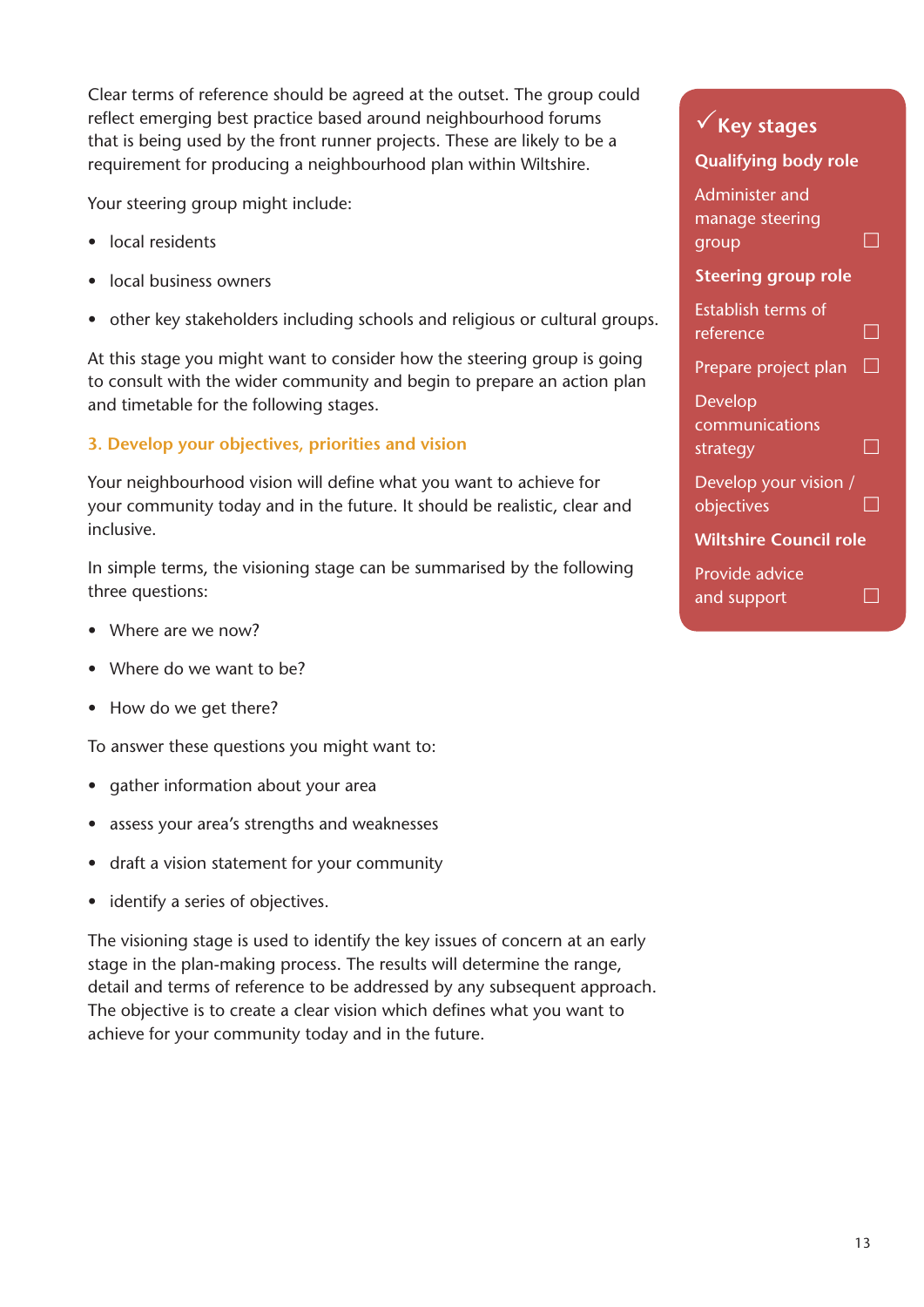## **Key stages**

| <b>Qualifying body role</b>      |  |
|----------------------------------|--|
| Administer and                   |  |
| manage steering                  |  |
| group                            |  |
| Steering group role              |  |
| Undertake wider                  |  |
| community                        |  |
| engagement on                    |  |
| draft vision/                    |  |
| objectives                       |  |
| Select the most                  |  |
| $appropriate$ approach $\square$ |  |
| <b>Wiltshire Council role</b>    |  |

Provide advice and support and  $\square$ 

#### **Community engagement**

Early endorsement of your objectives, priorities and vision with the local community will help gain support and consensus. You could consider talking to local residents, stakeholders and community groups. This stage is not a requirement of the draft regulations and therefore the scope of any consultation should be determined by the steering group. However, it is important to keep the local community fully informed of what is being proposed so they can make their views known throughout the process.

#### **4. Select the most appropriate approach**

Different actions and objectives will potentially require different approaches. Various planning tools are available to help meet your objectives (see below), or the approach may consist of a non-planning related approach. In some communities there may be several actions which require different approaches. Some of the approaches available include:

- town plan
- planning application
- master plan
- development brief
- local development order
- area action plan
- village design statement
- community plan
- **neighbourhood development plan**
- **neighbourhood development order**

### **Neighbourhood planning**

**• community right-to-build order**

It is important to remember that the core strategy produced by Wiltshire Council contains a series of policies and proposals. These alone, or in conjunction with one, or several, of the non neighbourhood planning approaches above, will potentially deliver your communities objectives. Several of the approaches outlined above will require considerable less resource to implement. The scope of these approaches can also often be widened to include objectives which do not relate to the use of land and development.

}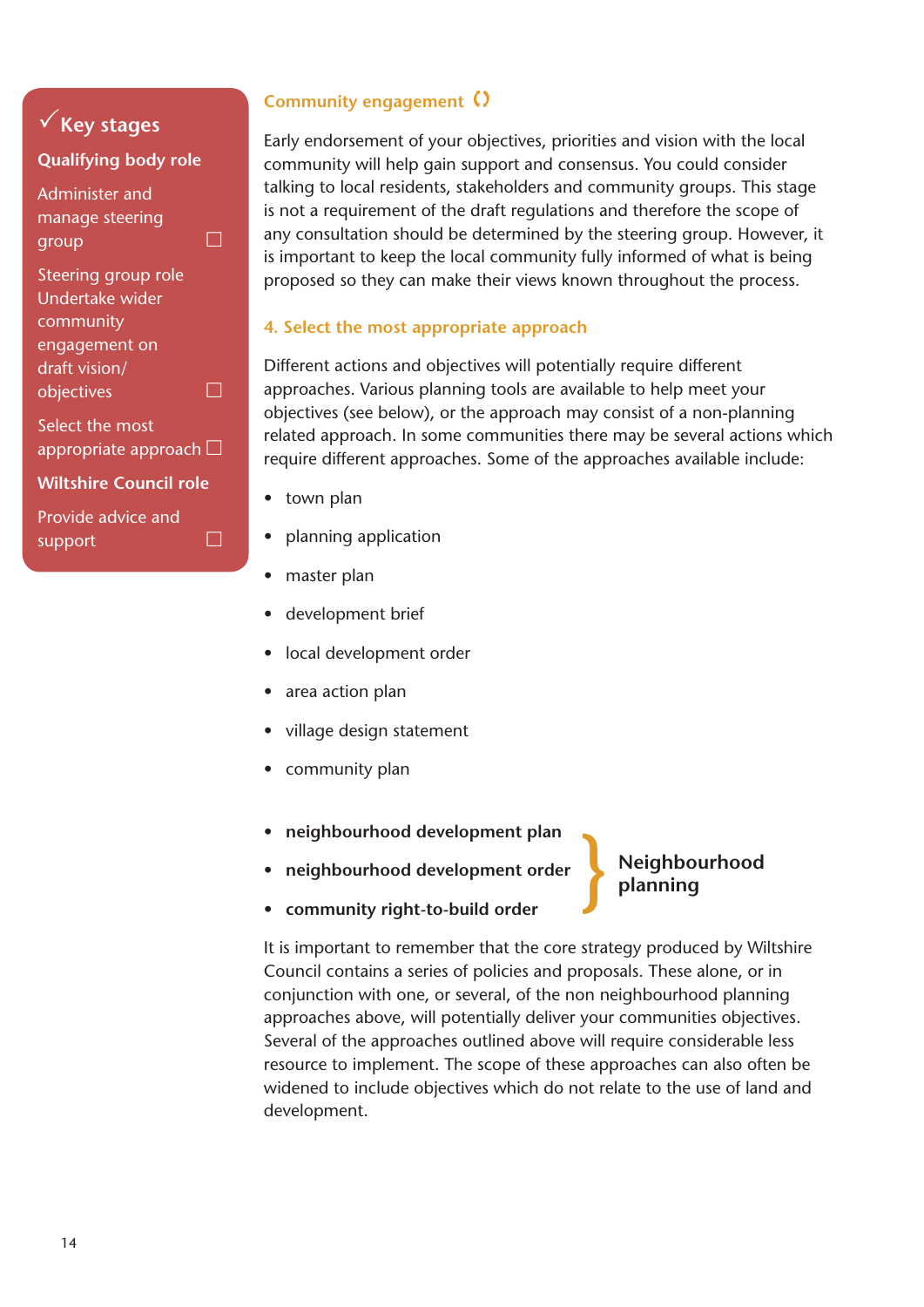## **Neighbourhood area designation**

#### **5. Define your neighbourhood area**

If a neighbourhood plan is considered the most approparite approach to deliver your vision and objectives, the first stage is defining your neighbourhood area.

The steering group should consider the most suitable area to plan for. A large scale map of the area and a discussion with the steering group is a good place to start.

You might want to consider:

- the physical boundaries of the area
- social, economic and other characteristics of the area
- and most importantly interactions with neighbouring town and parish councils.

As a consequence, the membership of the steering group will possibly develop to reflect the plan area. This might include working in collaboration with neighbouring parish and town councils. For example if the proposed neighbourhood area covers more than one parish, then consent must be sought from each of the affected parish and town councils. This will also have implications for representation on the steering group and the scale of community engagement that the process will require.

The steering group should laise closely with the 'link officer' when defining an appropriate neighbourhood area. The lead qualifying body will then need to submit an application to Wiltshire Council. The link officer will be able to provide the qualifying body with an neighbourhood area designation application form.

#### **6. Submit your application**

Application must include:

- 1. a map which identifies the neighbourhood area
- 2. a statement which considers why this area is considered appropriate to be designated as a neighbourhood area
- 3. a statement that the application is made by either a parish or town council or a neighbourhood forum.

### **Key stages**

#### **Qualifying body role**

Administer and manage steering group

Submit neighbourhood area application to Wiltshire Council  $\Box$ 

#### **Steering group role**

Consider the most suitable neighbourhood area  $\square$ 

Validate steering group membership against proposed neighbourhood area  $\Box$ 

#### **Wiltshire Council role**

Provide advice and support D

Validate neighbourhood area application  $\Box$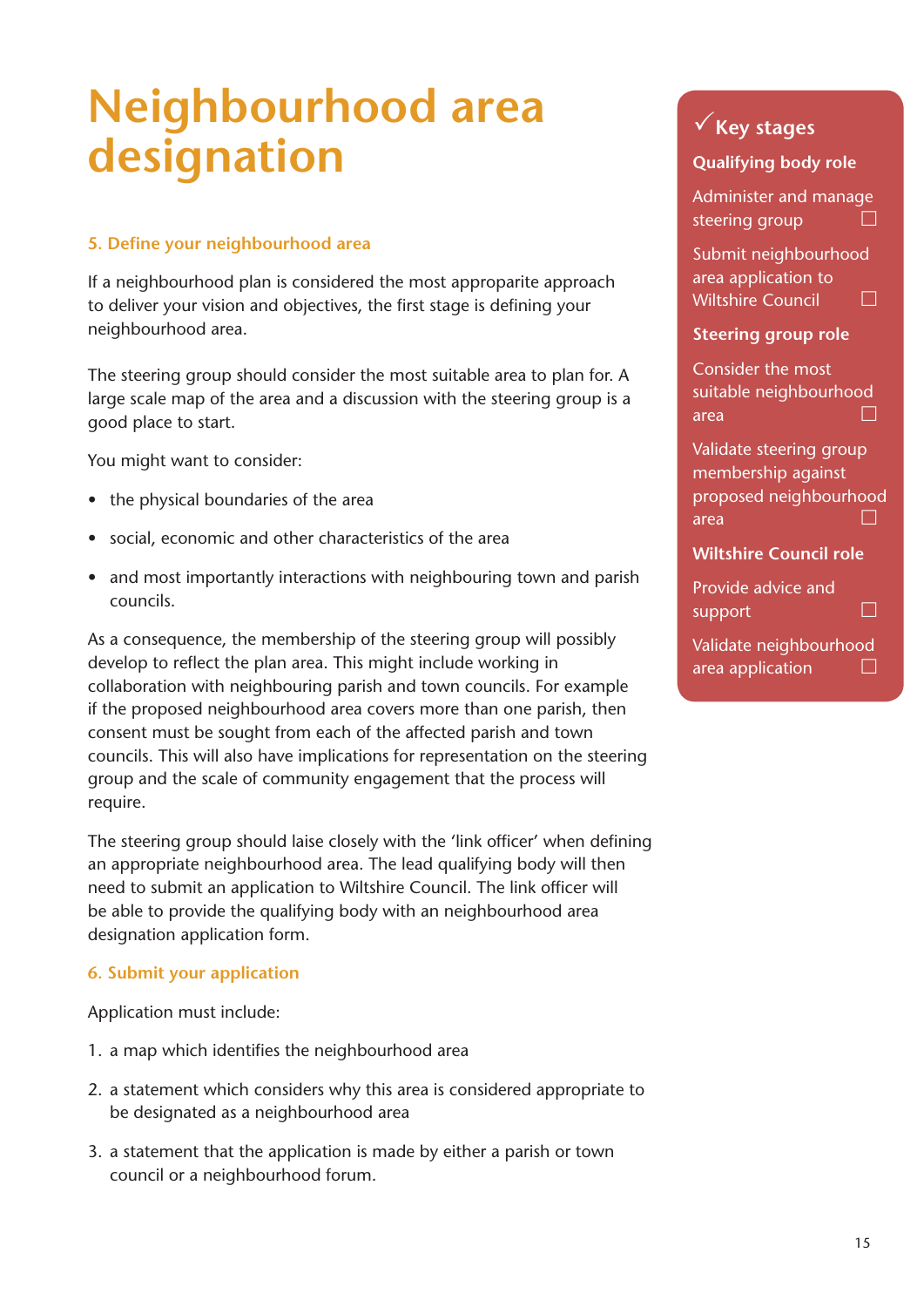### **Key stages**

#### **Qualifying body role**

Administer and manage steering group  $\Box$ 

Steering group role Develop draft plan / order and D

#### **Wiltshire Council role**

Provide advice and support D

Notify qualifying body of designation outcome  $\square$ 

Publicise neighbourhood area  $\square$ 

#### **7. Six week period of consultation**

Wiltshire Council will publicise the application on its website and in such a manner as is considered likely to bring the application to the attention of people who live, work and undertake business to which the area application relates.

At this stage the information submitted to support the neighbourhood area application will be made publicly available for comment for a period of not less than six weeks.

The application will then be considered alongside any representations made to the neighbourhood area. The qualifying body will be notified of the outcome and the decision will be published on the council's website.

## **Stage 2: Delivery**

The delivery stage involves implementing the actions identified in the scoping stage. If a neighbourhood development plan has been identified as the most efficient and cost-effective way to address the objectives identified. This should be prepared in accordance with the appropriate legislation and regulations.

The following summarises the anticipated approach which steering groups will take to develop neighbourhood plans in Wiltshire.

#### **8. Develop your draft plan**

Although there are no set guidelines for what a neighbourhood plan should contain it is likely that a plan will contain a series of policies, associated explanatory text and maps which detail the policies and proposals. The policies must be linked to the development and use of land. Your neighbourhood plan might:

- identify areas of land for housing and/or economic development in accordance with the Wiltshire Core Strategy
- outline specific requirements for development including characteristics such as design and density
- include distinct local policies to help meet the specific issues and challenges identified through the scoping exercise.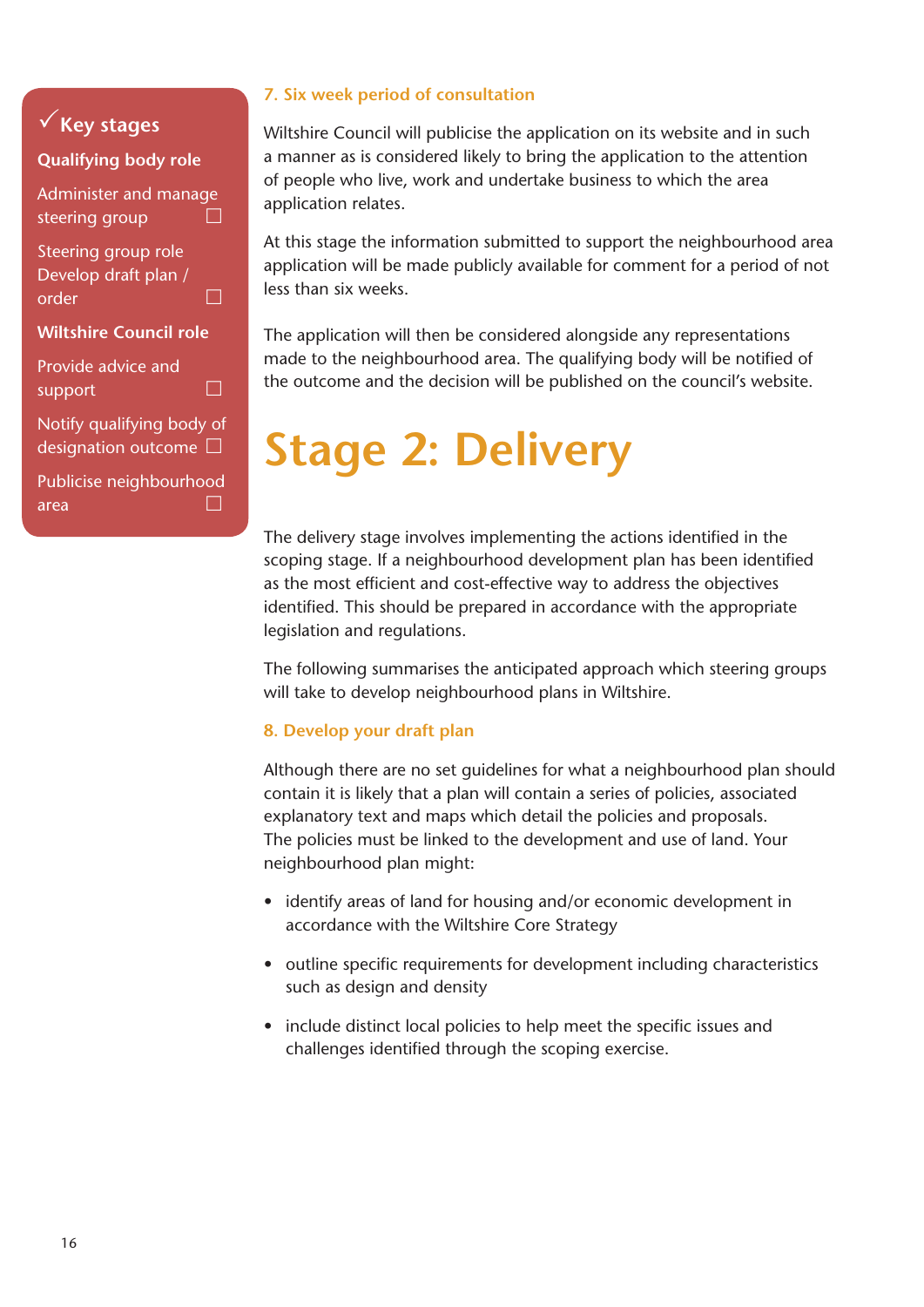Policies and proposals contained within a neighbourhood plan should be realistic and achievable. They must also follow some ground rules including:

- generally conforming with local and national planning policies
- being in line with other laws including various EU Directives, namely Environmental Impact Assessment/Strategic Environmental Assessment/ Water Framework Directive/Habitats Directive.

Your link officer will be able to advise the steering group on general conformity and meeting legislative requirements.

#### **Community engagement**

Before consulting formally on your neighbourhood plan the steering group should consider the benefits of engaging with the local community before undertaking formal consultation required by the regulations. This will help build consensus with the local community...

There are many effective ways to seek community input and endorsement. The steering group might want to consider various options including:

- running a series of public exhibitions
- meeting with community groups
- undertaking online consultation
- using established networks and newsletters to publicise activities.

#### **9. Six week period of consultation**

At this stage the lead qualifying body must publicise the draft plan in a manner which is considered likely to bring the plan to the attention of people who live, work and undertake business in the neighbouring area.

This qualifying body must provide and publicise:

- the neighbourhood development plan
- details of where and when the plan can be inspected
- details of how to make representations on the plan
- the date by which representations must be received, allowing not less than six weeks.

## **Key stages Qualifying body role** Administer and manage steering group  $\Box$ Publicise draft plan  $\Box$ **Steering group role** Consider conformity with national and local planning policy  $\Box$ Consider Environmental and sustainability  $requirements$   $\Box$ Undertake wider community engagement on draft proposals  $\Box$ **Wiltshire Council role** Provide advice on general

conformity with local and national policies and evidence requirements and the state of the Co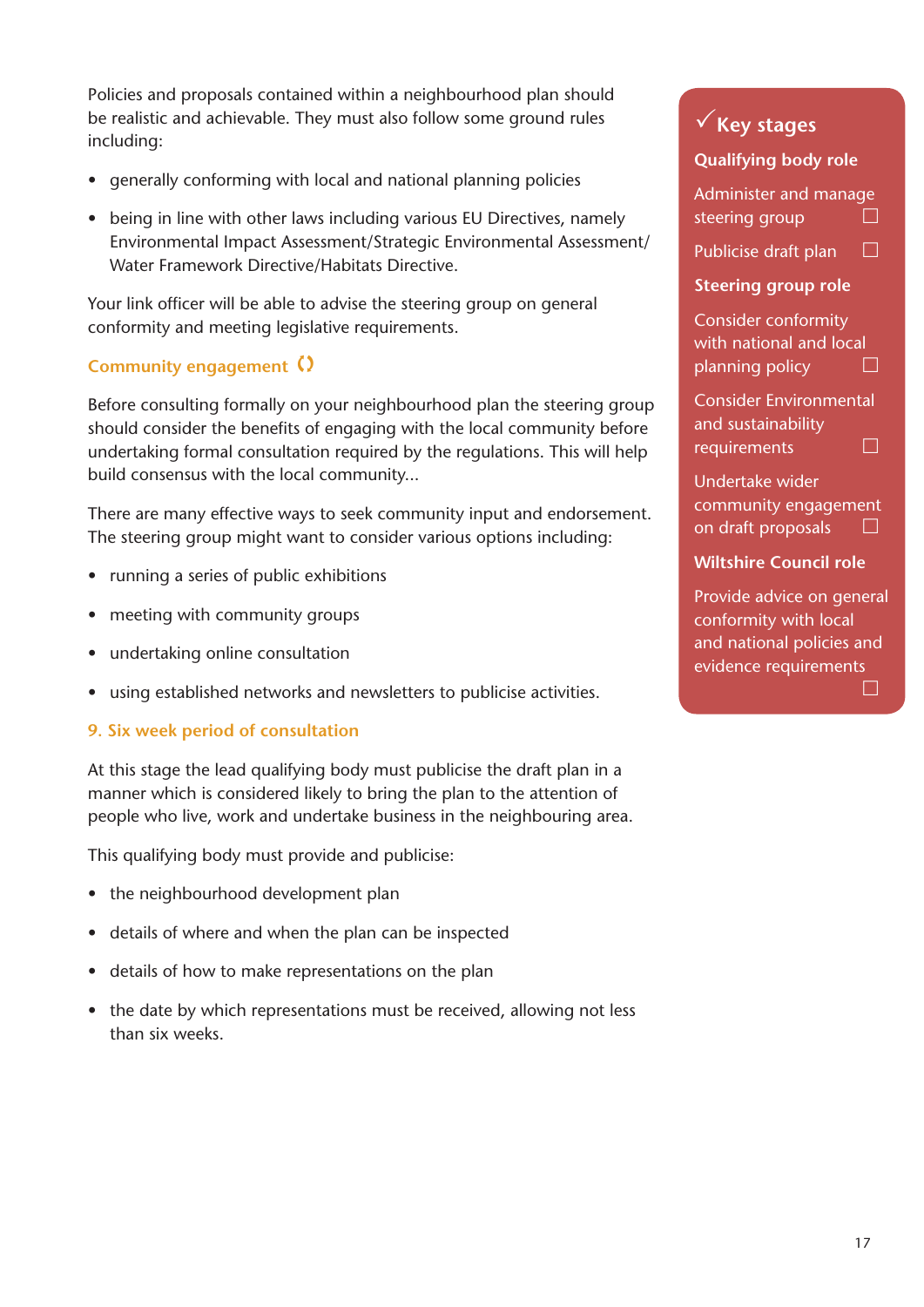## **Key stages**

#### **Qualifying body role**

Submit the draft plan to relevant statutory  $\overline{\phantom{a}}$  consultees  $\overline{\phantom{a}}$ Submit draft plan to Wiltshire Council  $\square$ **Steering group role** Provide details of how to respond to the plan  $\square$ 

Process and collate representations made against the draft plan  $\square$ 

Review the plan in light of representations made and the state of the Co

#### **Wiltshire Council role**

Provide advice and support  $\Box$ 

#### **If your plan needs strategic environmental assessment, or has other legislative requirements, this should also be made available for consultation at this stage.**

You will need to provide details of how to respond to the draft plan and how to make representations on it. This should include a 'representation form' for people to submit their comments on. The steering group could also consider making this available online.

You will also need to consider if your plan will affect any of the 'statutory consultees' listed within the draft Neighbour Plan regulations. You will need to consult those who may be affected and also to submit the plan to Wiltshire Council.

The minimum period of consultation at this stage is six weeks. However, the steering group may decide to extend this period.

When you submit your plan for independent examination you will need to provide the responses made on the draft plan and detail what changes have made in light of the representations made. As a result it is important that the steering group prepare for, and organise, this stage of the process carefully.

#### **10. Finalise and submit your plan to Wiltshire Council**

At this stage the steering group should review the consultation responses and make any necessary changes to the plan.

It is likely that the independent examiner will want to review the representations made and see how you have addressed these issues and concerns. The steering group should, therefore, consider how to present this information in an accessible form which can be distributed easily and made publicly available.

Once you are ready to submit the plan you must include the following with your submission to Wiltshire Council.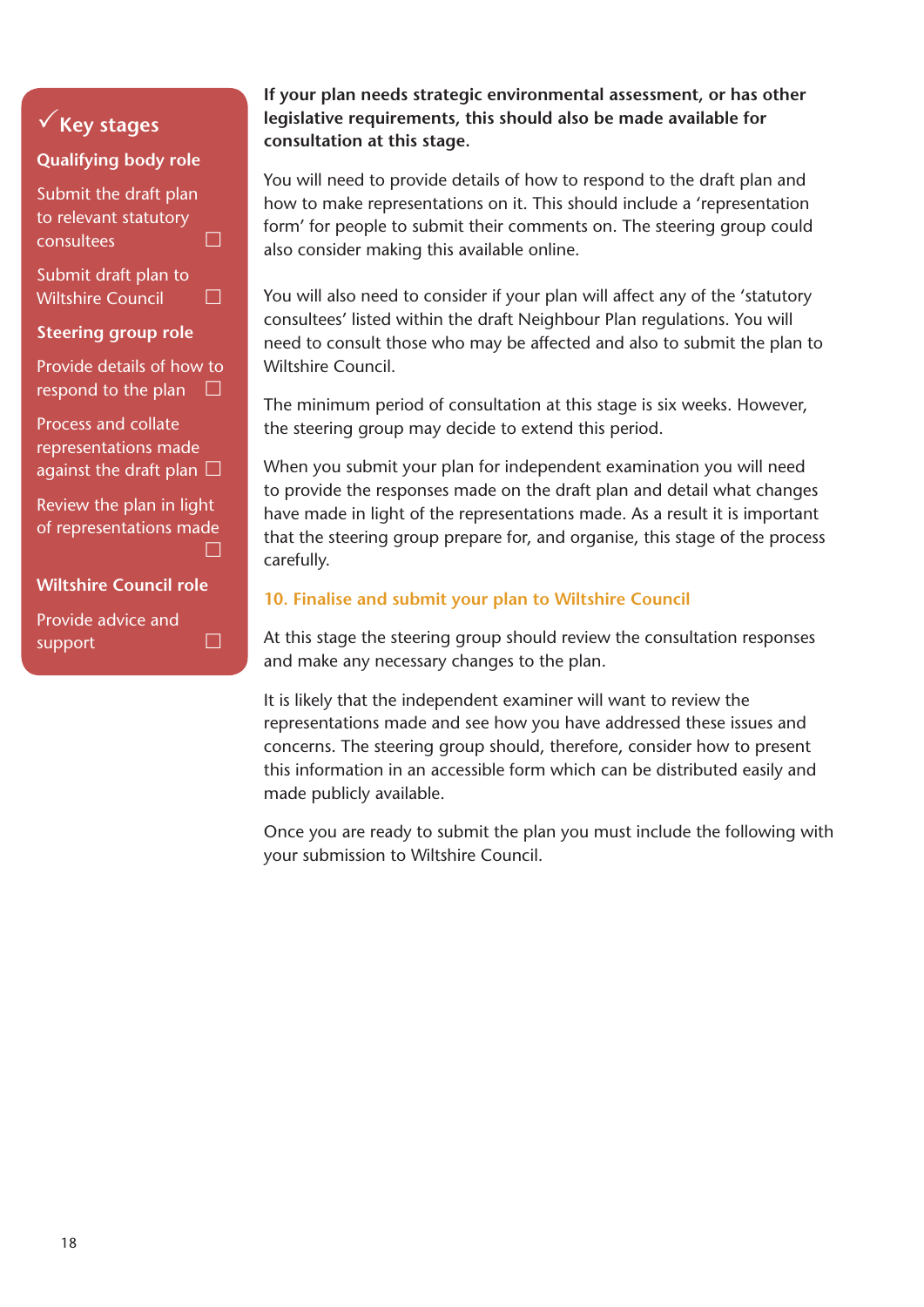The qualifying body must submit:

- a map or statement which identifies the area to which the proposed neighbourhood development plan relates.
- a consultation statement which:
	- contains details of the persons and bodies who were consulted about the proposed neighbourhood development plan
	- explains how they were consulted
	- summarises the main issues and concerns raised by the persons consulted
	- describes how these issues and concerns have been addressed in the proposed neighbourhood plan.
- the proposed neighbourhood development plan
- a statement explaining how the proposed neighbourhood development plan meets the requirements of paragraph 8 of Schedule 4B of the Town and Country Planning Act 1990.

#### **11. Six week period of consultation**

Wiltshire Council will validate your submission and verify it with the qualifying body.

As soon as possible after receiving the proposed neighbourhood development plan (including all of the documents referred to in stage 10) Wiltshire Council will publicise on its website the proposal for consultation - for a period being not less than six weeks. Any representations made during this period will be passed to the independent examiner.

#### **12. Independent examination**

Once the consultation period has ended and the council has collated all of the representations made to the plan an independent examination will be arranged.

The examiner will be appointed by Wiltshire Council in agreement with the parish or town council(s).

The examination process is described as being 'light touch' and it is, therefore, likely to be a written exercise, although the examiner can decide to hold a public hearing.

## **Key stages**

#### **Qualifying body role**

Verify submission requirements  $\Box$ 

Agree the appointment of an independent examiner with Wiltshire  $Count$   $\Box$ 

**Steering group role**

Aid qualifying body with submission requirements and the state of the Co

#### **Wiltshire Council role**

Validate submission and notify qualifying body  $\Box$ 

Publicise the proposal  $\square$ 

Arrange for independent examination  $\square$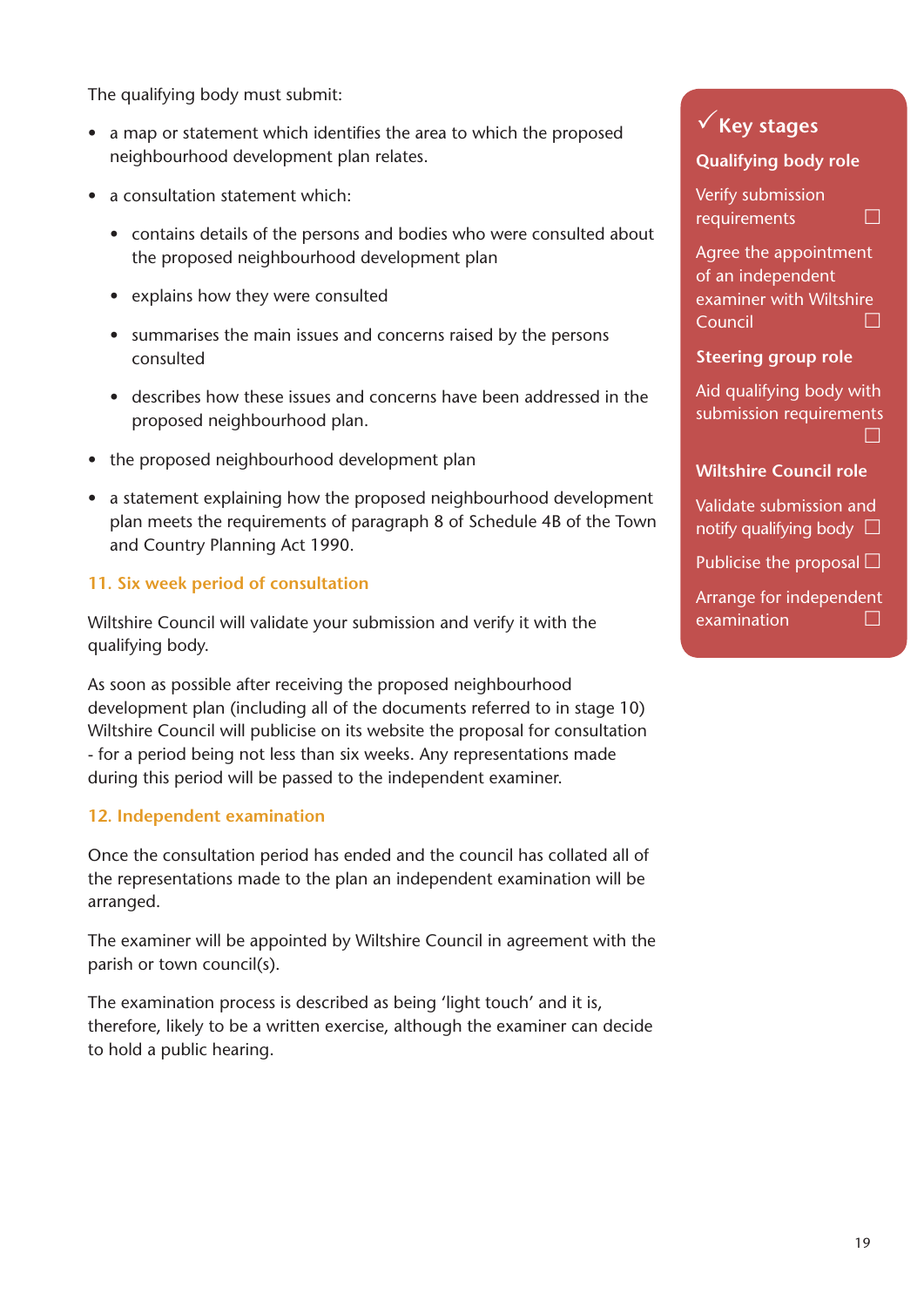| $\sqrt{\ }$ Key stages       |  |
|------------------------------|--|
| <b>Qualifying body role</b>  |  |
| <b>Liaise with Wiltshire</b> |  |
| Council over                 |  |
| the examination              |  |
| arrangements                 |  |
| <b>Steering group role</b>   |  |

Support the qualifying body with the  $examination$   $\Box$ 

#### **Wiltshire Council role**

Advise the qualifying body of the examination outcome

The independent examiner will assess:

- the plan against national policy
- whether the plan is in general conformity with policies in the Wiltshire Local Plan
- whether the plan is compatible with EU obligations and the proposal is consistent with the convention for human rights
- the geographical extent of the referendum.

The examiner will also consider any representations made to the plan and how these issues and concerns have been addressed.

The examiner may recommend changes to the plan or order. If significant changes are suggested you may need to re-consult your community to endorse these changes.

If the independent examiner recommends that a referendum is held, the council must hold a referendum. However, the examiner may also recommend that your plan does not proceed to referendum if the plan is not aligned with:

- the strategic elements of the local development plan
- legal requirements
- national policy.

Wiltshire Council will notify the qualifying body whether a community referendum will be held or not in light of the independent report.

**The examiner may recommend changes to the plan or order.**

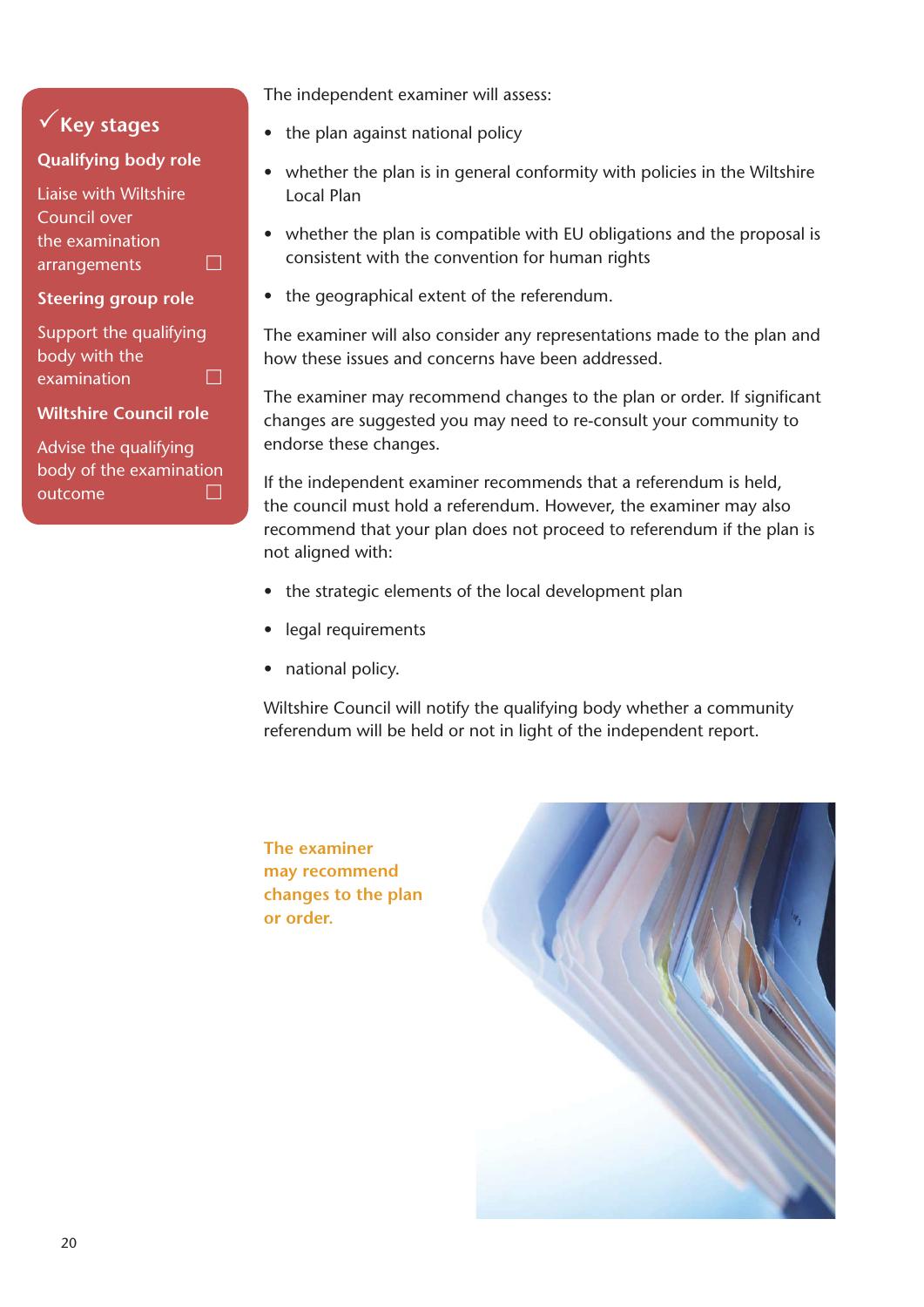#### **13. Community referendum**

If the examiner has recommended that the neighbourhood plan should proceed to referendum, and any necessary changes have been made based upon his/her findings, Wiltshire Council will arrange for a community referendum.

Individuals will be eligible to vote if they are on the electoral role for the plan area. If the proposals affect a wider area the referendum will be reflective of the areas concerned.

Where more than 50% vote in favour, Wiltshire Council will have a duty to make the plan or order.

#### **Make the plan**

If the referendum has been positive, with more than 50% of those who vote in favour of the plan, Wiltshire Council will make the plan.

Wiltshire Council will publish the plan on its website and provide details of where the plan can be viewed. The neighbourhood plan will also need to be made available at council offices for members of the public to view.

## **Key stages Qualifying body role** Liaise with Wiltshire Council with regards to the referendum arrangements  $\square$ **Steering group role** Support the qualifying body  $\Box$ **Wiltshire Council role** Arrange the community referendum Make the plan  $\Box$

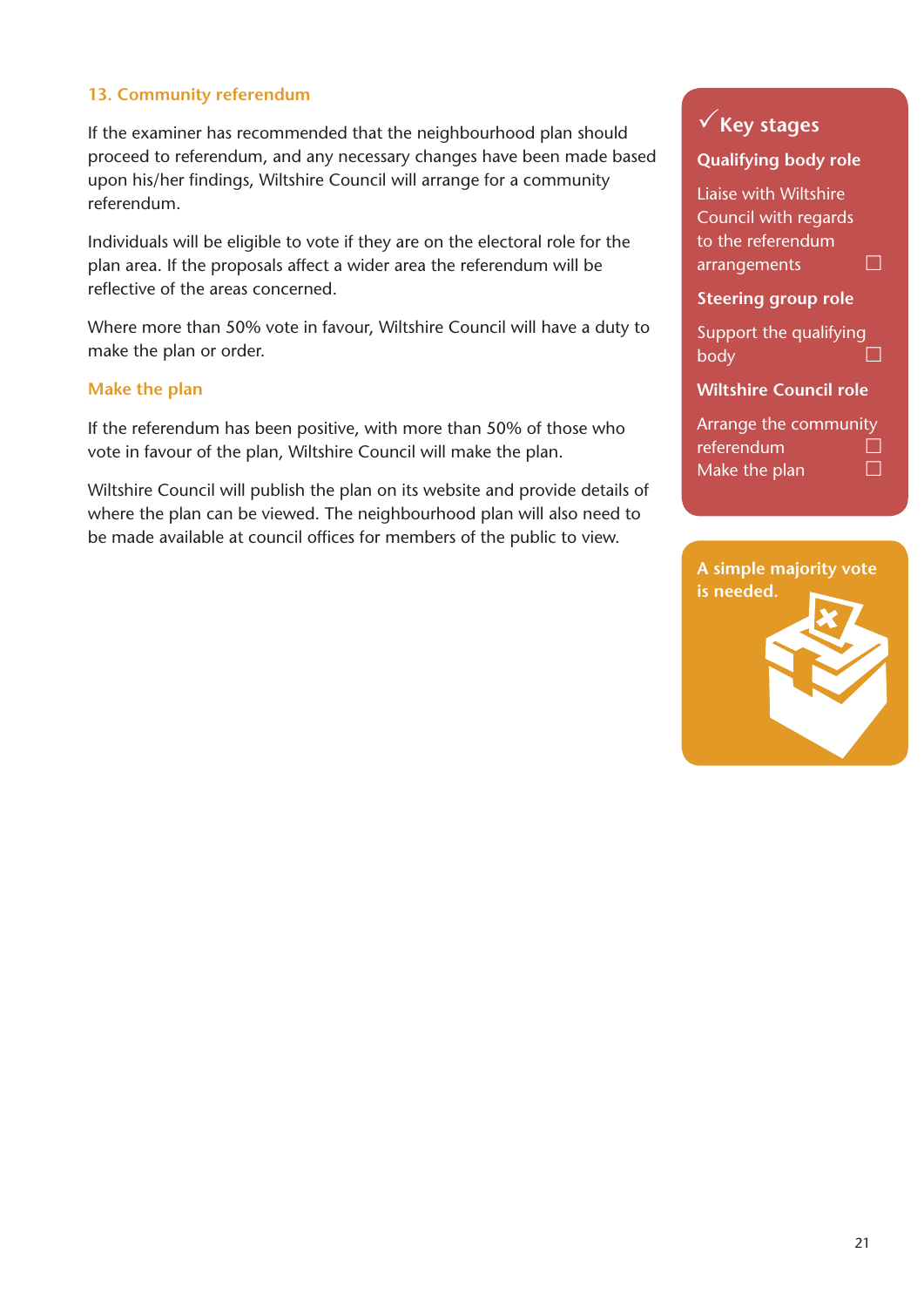## **Where can we get further information and advice?**

Organisations have been awarded money to help support neighbourhood planning, including:

#### **Prince's Foundation**

Established in 1998 by HRH The Prince of Wales and governed by a group of independent trustees, the Prince's Trust is an educational charity which promotes the development and improvement of sustainable urban environments that involve community engagement in their development. **www.princes-foundation.org**

#### **Locality**

Locality runs a wide range of projects supporting members to create community-led change and local regeneration in their neighbourhoods. **www.locality.org.uk**

#### **The Royal Town Planning Institute**

The RTPI planning aid service provides free, independent, impartial, professional planning advice to people who do not have the means to pay professional fees. It offers support and training to local communities to influence and contribute to planning strategy, policy and decision-making. **www.rtpi.org.uk**

#### **National Association of Local Councils in partnership with the Campaign to Protect Rural England**

As well as providing basic information about the planning system via a national website, a phone line and targeted publications, the grant will fund a programme of local events which will help inform local communities and parish councillors about how to influence local plans.

**www.nalc.gov.uk - www.cpre.org.uk**

The Department for Communities and Local Government website contains a number of key documents and information - www.communities.gov.uk

You can also find out more information on the Wiltshire Council website www.wiltshire.gov.uk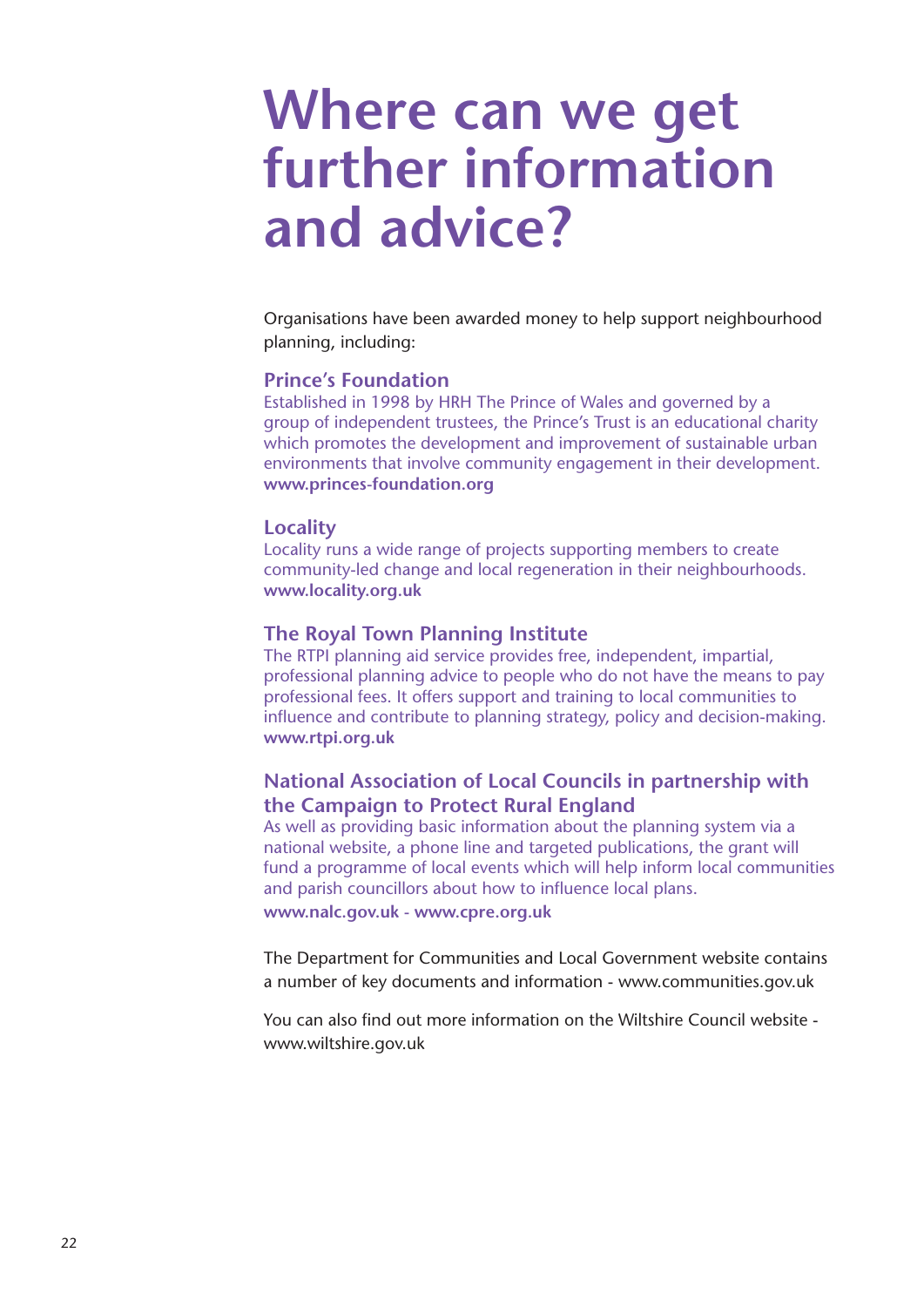# **Glossary**

| <b>Area Action Plan</b><br>(AAP)            | A type of local plan focused on a specific location,<br>which is subject to conservation, or significant<br>change.                                                                                                                                                                                                                                                                                                              |
|---------------------------------------------|----------------------------------------------------------------------------------------------------------------------------------------------------------------------------------------------------------------------------------------------------------------------------------------------------------------------------------------------------------------------------------------------------------------------------------|
| <b>Community Plan</b>                       | Community plans are produced through<br>collaboration between local residents and<br>representatives of public, voluntary and private<br>sector organisations and businesses. Community<br>plans seek to influence and inform public bodies,<br>organisations and other service providers about the<br>priorities for people in the plan area.                                                                                   |
| <b>Core Strategy</b>                        | A plan setting out the spatial vision and strategic<br>objectives of the planning framework for an area.                                                                                                                                                                                                                                                                                                                         |
| Design Guide                                | A document providing guidance on how<br>development can be carried out in accordance<br>with good design practice often produced by<br>a local authority with a view to retaining local<br>distinctiveness.                                                                                                                                                                                                                      |
| Development Brief                           | A document to quide the development of a<br>particular site, usually prepared by a local planning<br>authority. It identifies the characteristics and<br>constraints of the site, details relevant planning<br>policy considerations and advises on appropriate<br>land uses. The site is usually one which has<br>previously been allocated for development in either<br>a local plan or LDF. Also known as a 'Planning Brief'. |
| <b>Habitats</b><br>Regulation<br>Assessment | This is a requirement for plans that are likely to lead<br>to significant effects on European sites of nature<br>conservation importance.                                                                                                                                                                                                                                                                                        |
| Link Officer                                | Neighbourhood plan steering groups will be<br>appointed a 'link officer' to act as an informal<br>member to give guidance and support.                                                                                                                                                                                                                                                                                           |
| Local Development<br>Framework (LDF)        | The Local Development Framework (LDF) is the<br>name given to the system of development plans<br>introduced by the Planning and Compulsory<br>Purchase Act 2004.                                                                                                                                                                                                                                                                 |
| Local Planning<br>Authority                 | A local planning authority is the local authority<br>or council that is empowered by law to exercise<br>statutory town planning functions for a particular<br>area of the United Kingdom.                                                                                                                                                                                                                                        |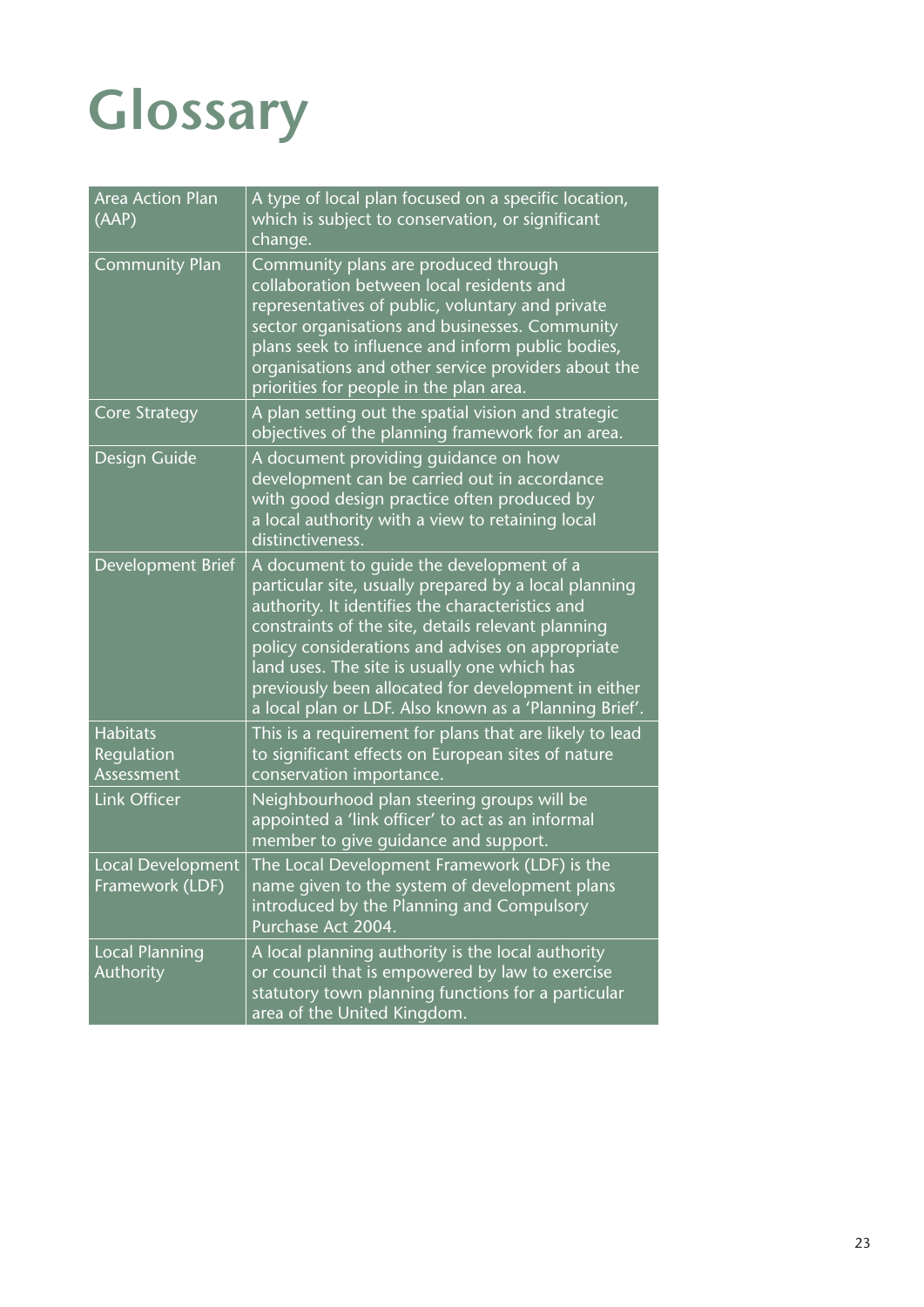| Localism Act                                                                         | The Localism Act includes five key measures<br>that underpin the government's approach to<br>decentralisation.<br>Community rights<br>c<br>Neighbourhood planning<br>$\Box$<br>Housing<br>O<br>General power of competence<br>c<br>Empowering cities and other local areas<br>$\overline{a}$<br>The full act can be viewed online at: http://www.                                                                                                                                                                                                                                                       |
|--------------------------------------------------------------------------------------|---------------------------------------------------------------------------------------------------------------------------------------------------------------------------------------------------------------------------------------------------------------------------------------------------------------------------------------------------------------------------------------------------------------------------------------------------------------------------------------------------------------------------------------------------------------------------------------------------------|
|                                                                                      | legislation.gov.uk/ukpga/2011/20/contents/enacted                                                                                                                                                                                                                                                                                                                                                                                                                                                                                                                                                       |
| <b>Master Plan</b>                                                                   | A master plan usually comprises of text and images<br>describing how an area will be developed. Its<br>scope can range from large development sites to<br>small scale groups of buildings. Most commonly,<br>it is a plan that describes and maps an overall<br>development concept, including present and future<br>land use, urban design and landscaping, built form,<br>infrastructure, circulation and service provision.<br>It is based upon an understanding of place and<br>it is intended to provide a structured approach<br>to creating a clear and consistent framework for<br>development. |
| <b>National Planning</b><br><b>Policy Framework</b><br>(NPPF)                        | The National Planning Policy Framework was<br>published for consultation. This is a key part of our<br>reforms to make the planning system less complex<br>and more accessible, and to promote sustainable<br>growth.<br>Please find below the consultation draft of the<br>National Planning Policy Framework. You will also<br>find a link to the associated draft Impact Assessment,<br>and a link to the consultation document. The<br>consultation closed on 17 October 2011.                                                                                                                      |
| <b>National Planning</b><br><b>Policy Statements</b><br>and Guidance<br><b>Notes</b> | Planning Policy Guidance notes, and their<br>replacements Planning Policy Statements,<br>are prepared by the government after public<br>consultation to explain statutory provisions and<br>provide guidance to local authorities and others on<br>planning policy and the operation of the planning<br>system.<br>The majority of planning policy statements and<br>guidance notes have been superseded by the<br>national planning policy framework.                                                                                                                                                  |
| Neighbourhood<br>Area                                                                | A neighbourhood area has to be formally designated<br>for neighbourhood plan or order to be produced.<br>See page 15.                                                                                                                                                                                                                                                                                                                                                                                                                                                                                   |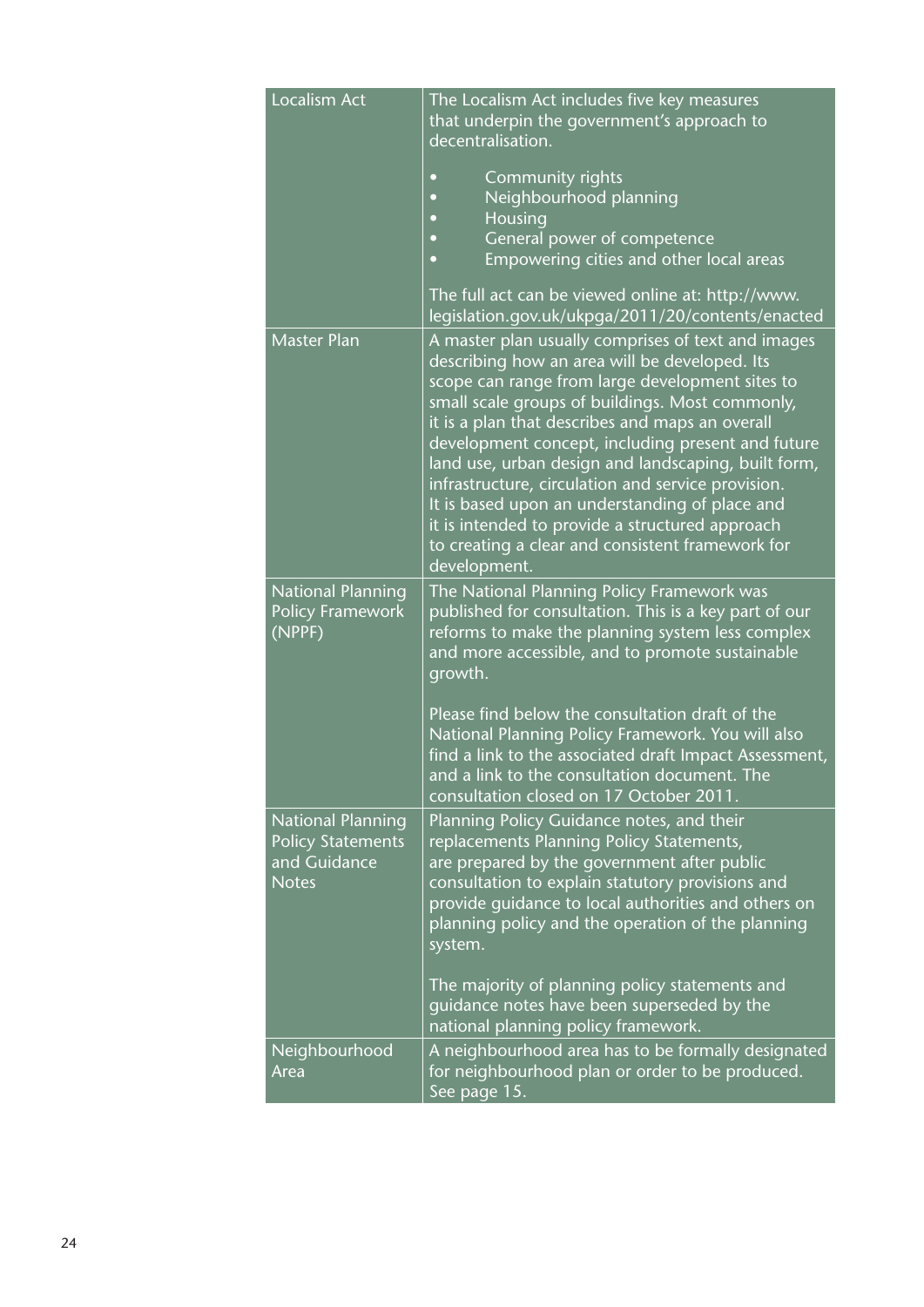| Neighbourhood<br><b>Planning Front</b><br><b>Runners</b>                 | Over 200 Front Runner projects have been<br>established by the government to help local<br>communities, local authorities and the government<br>gain insight into how neighbourhood planning is<br>working in practice. Under this scheme, a grant of<br>up to £20,000 has been made available towards the<br>cost of each project. |
|--------------------------------------------------------------------------|-------------------------------------------------------------------------------------------------------------------------------------------------------------------------------------------------------------------------------------------------------------------------------------------------------------------------------------|
| Neighbourhood<br>Plans                                                   | New type of plans introduced by the Localism Act.<br>They will be prepared by town/parish councils, or<br>constituted Neighbourhood Forums, and develop<br>detailed planning policies for a town/parish (or part<br>of them) in general conformity with the council's<br>Local Plan or LDF.                                         |
| <b>Planning Advisory</b><br>Service                                      | The Planning Advisory Service helps councils provide<br>faster, fairer, more efficient and better quality<br>planning services. See www.pas.gov.uk                                                                                                                                                                                  |
| <b>Regional Strategies</b>                                               | A regional level planning framework for the<br>regions of England, outside London where spatial<br>planning is the responsibility of the Mayor. They<br>were introduced in 2004. Their revocation was<br>announced by the Conservative/Liberal Democrat<br>coalition government on 6 July 2010.                                     |
| Statement of<br>Community<br>Involvement                                 | A document setting out how the authority will<br>consult and involve the public at every stage in the<br>production of the Local Development Framework.                                                                                                                                                                             |
| Statutory<br>Consultees                                                  | Statutory consultees for the purposes of<br>neighbourhood planning are defined within the<br>Neighbourhood Planning (General) Regulations<br>2012.                                                                                                                                                                                  |
| Strategic<br>Environmental<br>Assessment                                 | An assessment of certain plans and policies on the<br>environment.                                                                                                                                                                                                                                                                  |
| Sustainability<br>Appraisal                                              | An appraisal of the impacts of policies and proposals<br>on economic, social and environmental issues.                                                                                                                                                                                                                              |
| Sustainability<br>Appraisal<br>(including<br>Environmental<br>Appraisal) | An appraisal of the economic, environmental<br>and social effects of a plan from the outset of<br>the preparation process to allow decisions to be<br>made that accord with sustainable development.<br>(Environmental appraisal covers only<br>environmental impacts)                                                              |
| Town and Country<br>Planning Act 1990                                    | The Town and Country Planning Act 1990 is an act<br>of the British Parliament regulating the development<br>of land in England and Wales.                                                                                                                                                                                           |
| <b>Village Design</b><br>Statement                                       | A Village or Town Design Statement [VDS] is a<br>practical tool to help influence decisions on design<br>and development. Prepared correctly, a VDS will<br>provide a clear statement of the character of a<br>particular village or town against which planning<br>applications may be assessed.                                   |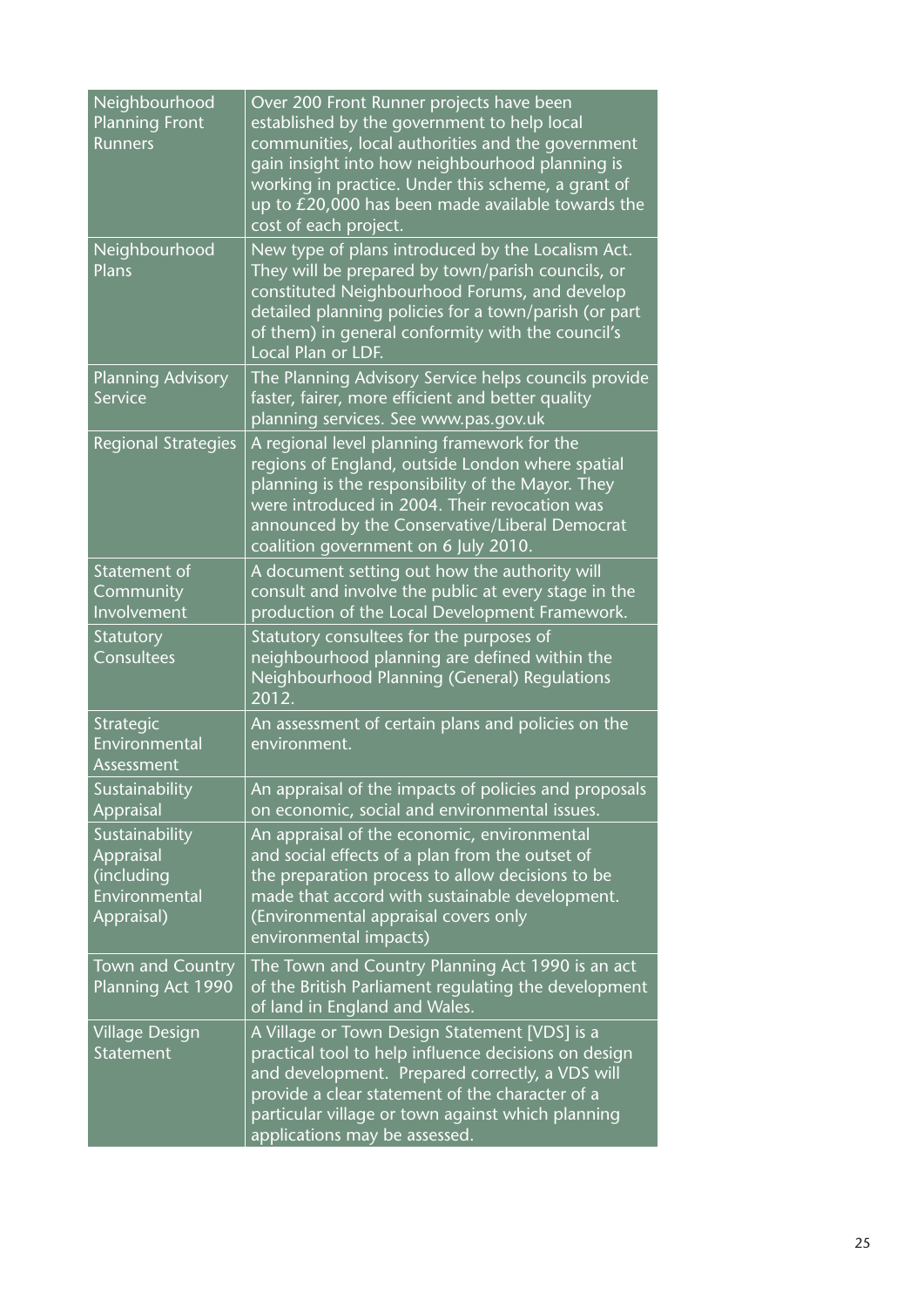## **Frequently asked questions**

**The frequently asked questions listed below seek to answer some of the most commonly raised questions regarding neighbourhood planning and provide a snap shot of the information presented within this guide.**

If you have a question regarding neighbourhood planning in Wiltshire please email neighbourhood.planning@wiltshire.gov.uk.

#### **1. What is neighbourhood planning?**

Neighbourhood planning is a new way for communities to decide the future of the places where they live and work. The Localism Act introduces new permissive rights for local communities to prepare a neighbourhood plan, instigate neighbourhood development orders and exercise a community right to build.

#### **2. Is neighbourhood planning compulsory?**

Neighbourhood planning is optional not compulsory. Alternative options include development briefs, village design statements and community plans. Deciding if you need a neighbourhood plan is one of the most important steps of the process.

#### **3. Who will lead on neighbourhood planning in Wiltshire?**

Neighbourhood plans can only be prepared by a 'qualifying body'. In areas where a parish or town council exists, these are the nominated qualifying body. Outside these areas, neighbourhood planning can be undertaken by a designated 'neighbourhood forum'.

#### **4. How will development be managed if we don't have a neighbourhood plan?**

The Development Plan for Wiltshire sets the over-arching policy framework for our area. The Development Plan encapsulates a suite of documents – such as the Wiltshire Core Strategy; as well as the 'saved' policies of the former District Local Plans. In accordance with new national policy and planning regulations, documents such as the Wiltshire Core Strategy are now called "Local Plans". In overall terms, the Development Plan will remain the key tool and the starting point for determining development proposals.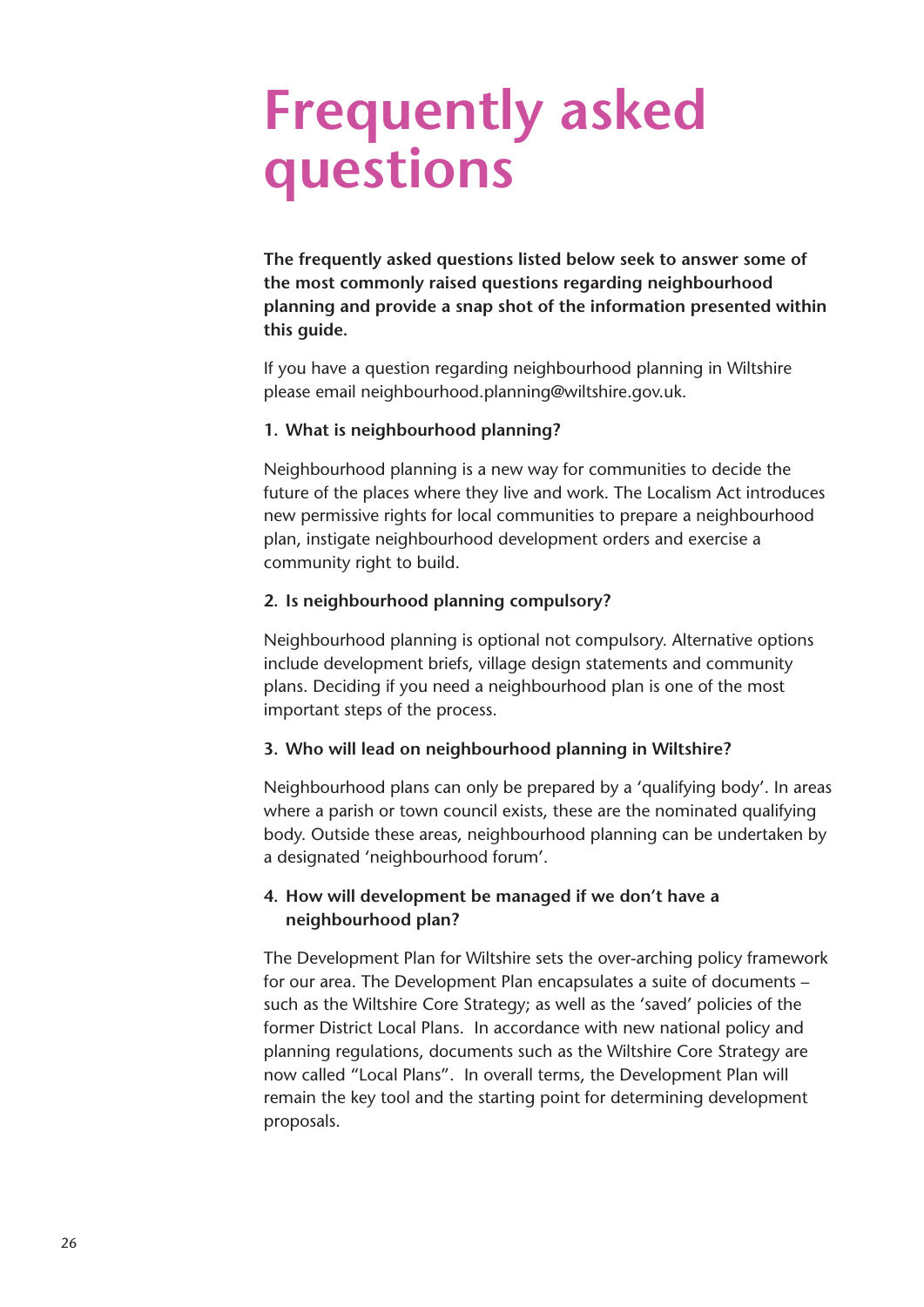#### **5. What is the role of Wiltshire Council?**

Wiltshire Council has a number of roles to undertake in order to fulfil its duty to support. These include:

- confirming the geographical area of proposed neighbourhood plans
- providing expertise and advice to parish and town councils
- hold referendums
- adopt neighbourhood plans where all legal requirements have dbeen met .
- **6. What is the relationship between the neighbourhood plan and local plans?**

Neighbourhood plans must be in general conformity with adopted local plans – such as the Wiltshire Core Strategy. It is important that communities work closely with Wiltshire Council when developing neighbourhood plans. Wiltshire Council will take an active role in advising and supporting local communities in their plan preparation by sharing evidence, information and ensuring the neighbourhood plan fits with the strategic policies of the Wiltshire Core Strategy and national policy.

#### **7. What should a neighbourhood plan look like?**

There are no set guidelines which describe what a neighbourhood plan should contain or look like. However, as set out above, neighbourhood plans must conform with adopted local plans – such as the Wiltshire Core Strategy. The content of a neighbourhood plan is likely to contain a series of explanatory text, policies and maps.

#### **8. How much work is involved in creating a neighbourhood plan?**

The amount of work will be largely dependent on the content and scope of the plan. For example the neighbourhood plan could focus on a single issue such as identifying development sites in line with the core strategy. However, preparing a neighbourhood plan is likely to take a considerable amount of time and effort.

#### **9. Who will pay for neighbourhood planning?**

The cost of neighbourhood planning will generally be met by the parish and town councils who develop plans. Wiltshire Council will meet part of the cost in carrying out their statutory duties to support the process (see diagram for stages of the process where Wiltshire Council has a role). The Government has identified some financial support through the neighbourhood planning front runners scheme.